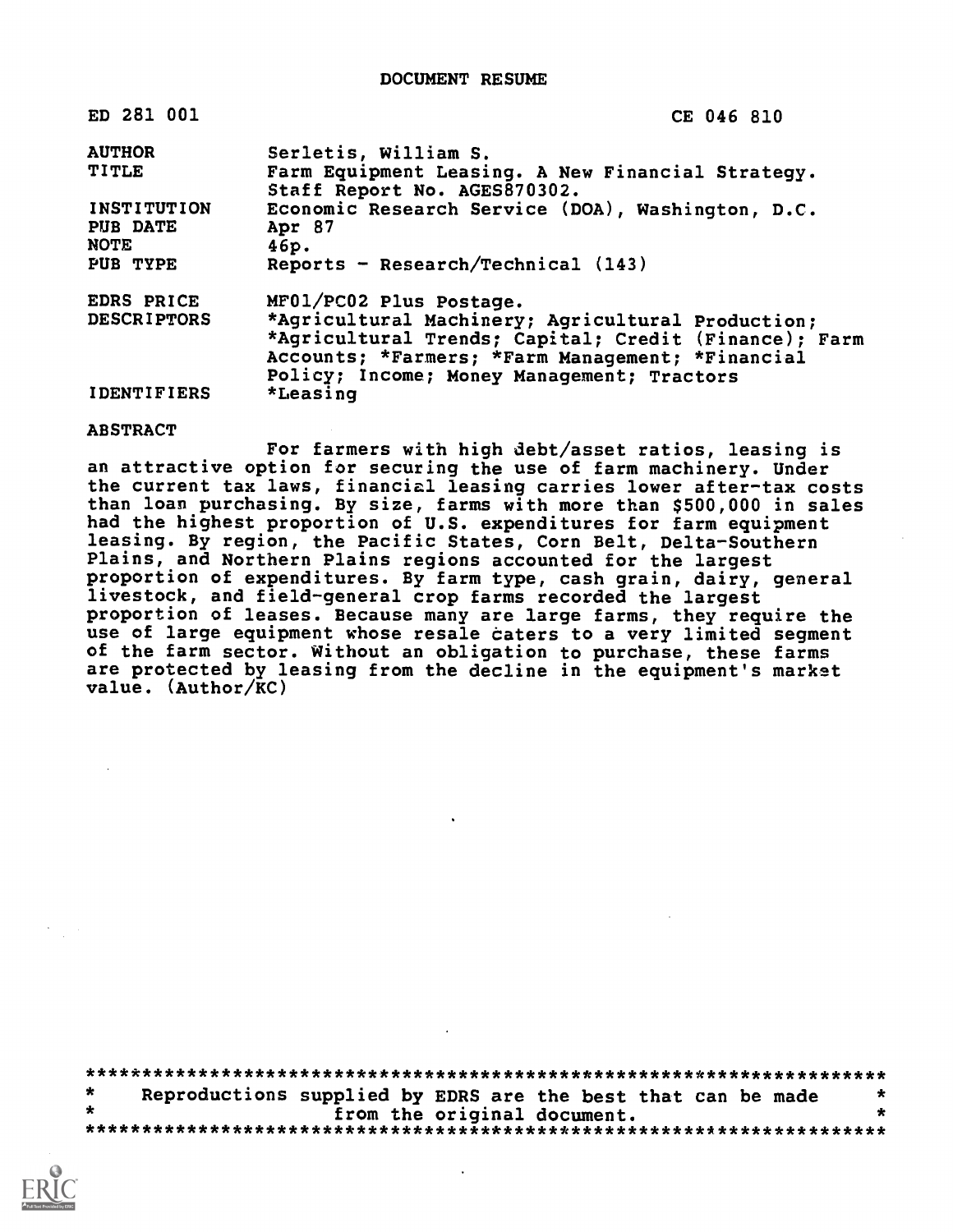$FY/CE$ 

# $\sim$

Versije pro

**United States** Department of **Agriculture** 

Economic<br>
Research Research<br>
Service

1:3 National Economics Division

## Farm Equipment<br>Leasing

## A New Financial Strategy

William S. Serletis

.S. DEPARTMENT OF EDUCATION <sup>0111</sup> of Educational Research and Improvement EQUCATIONAL RESOURCES INFORMATION<br>CENTER (ERIC)

This document has been reproduced as<br>received from the person or organization<br>originaling it.

0 Minor changes have been made to improve reproduction quality.

Points of view or opinions stated in thisdocu . merit do not necessarily represent official OERI position or policy

## 2 BEST COPY AVAILABLE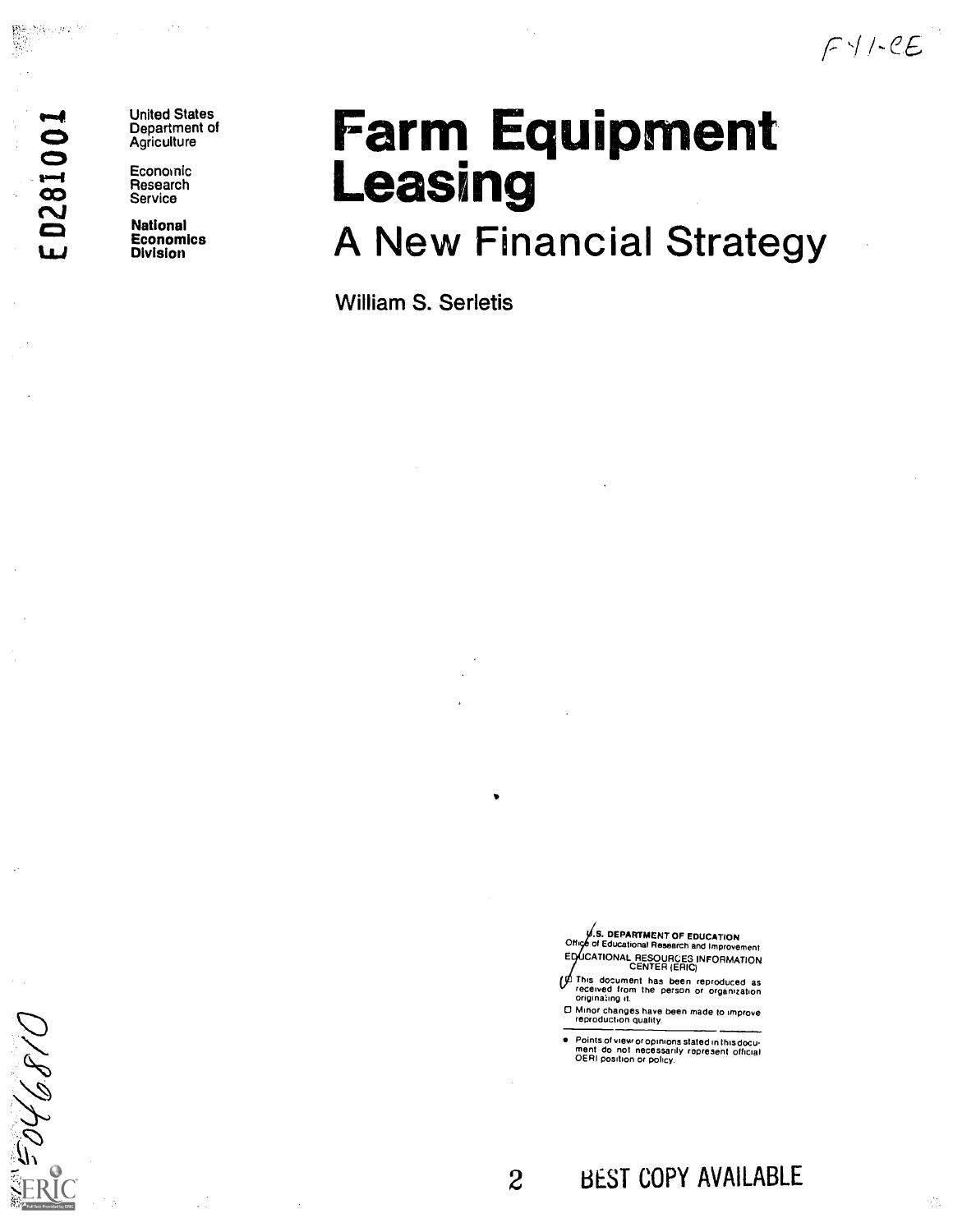FARM EQUIPMENT LEASING: A NEW FINANCIAL STRATEGY. William S. Serletis. National Economics Division, Economic Research Service, U.S. Department of Agriculture. Staff Report No. AGES870302.

#### **ABSTRACT**

For farmers with high debt/asset ratios, leasing is an attractive option for securing the use of farm machinery. Under the current tax laws, financial leasing carries lower after-tax costs than loan-purchasing. By size, farms with over \$500,000 in sales had the highest proportion of U.S. expenditures for farm equipment leasing. By region, the Pacific States, Corn Belt, Delta-Southern Plains, and Northern Plains regions accounted for the largest proportion of expenditures. By farm type, cash grain, dairy, general livestock, and field-general crop farms recorded the largest proportion.

Keywords: Lessee, lessor, debt, assets, return, taxes, net present value.

#### 

\* This report was reproduced for limited distribution to the research  $\star$ \* community outside the U.S. Department of Agriculture.  $\star$ 

#### **CONTENTS**

|                                                | rage           |
|------------------------------------------------|----------------|
|                                                |                |
|                                                |                |
| Advantages of Financial Leasing.               | $\mathbf{2}$   |
| Lessor's Economic Benefits.                    | $\mathbf{2}$   |
| Lessee's Economic Benefits.                    |                |
| Proportional Breakdown of Leasing Expenditures | 5              |
| Breakdown by Sales Class.                      | 6              |
| Breakdown Across Regions.                      |                |
| Breakdown by Type of Farm                      | 8              |
|                                                | $\overline{9}$ |
|                                                | 24             |
|                                                | 25             |
|                                                |                |

1301 New York Avenue, NW. Washington, DC 20005-4788





iii i

 $\mathbf{3}$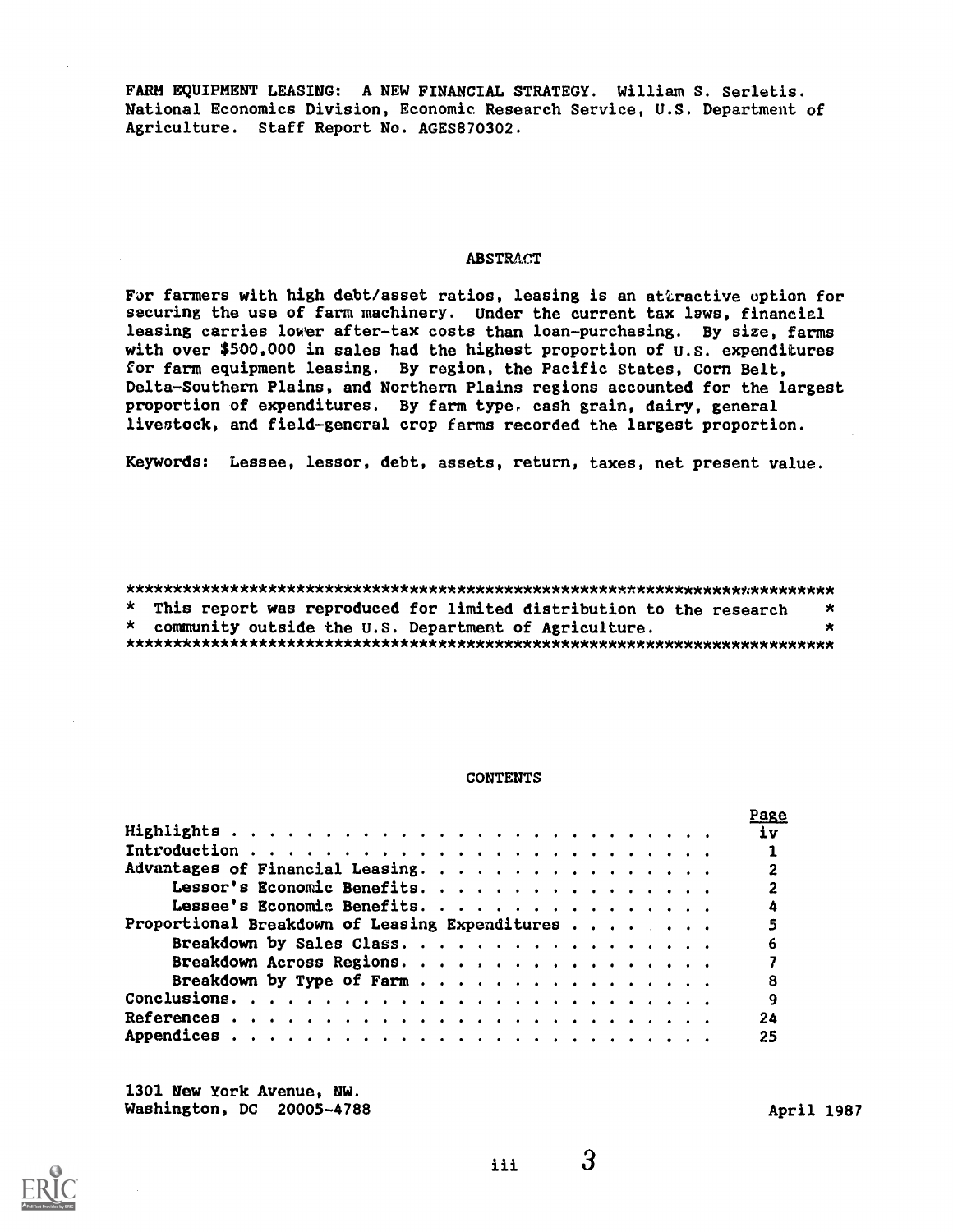#### HIGHLIGHTS

For farmers with high debt/asset ratios, leasing may provide a feasible alternative to acquire use of machinery or other farm assets. Many farmers with high debt leverage lack sufficient credit for further loans. Even if credit is available, additional loan obligations on fixed capital such as farm machinery can reduce farmers' ability to finance operating inputs such as pesticides and fertilizers. Liens on farm property incurred by past loans decrease the collateral which the farm can use for operating loans which finance the purchase of the above farm inputs. Furthermore, farmers facing declining land values may better qualify for a lease because collateral requirements are less rigid than on an equivalent loan-purchase.

Past tax laws have made a lease less costly than a comparable lo in-purchase for farmers in both low and high tax brackets. The new laws passed undor the Tax Reform Act of 1986 'ncrease the relative cost advantage of leasing for high-income farmers, yet decrease it for low-income farmers.

Lessors have been willing to commit capital to leasing transactions for economic incentives apart from tax incentives of the investment tax credit and accelerated<br>depreciation. Farm equipment dealers can use leasing to reduce excess inventories of machinery. Commercial banks often have leasing subsid- iaries which use the bank's excess funds to earn a competitive rate of return on leases. Farm cooperatives and Production Credit Associations have bagun to open leasing departments in order to better serve members' equipment needs.

Farms with annual sales exceeding \$500,000 accounted for the largest proportion<br>of leasing expenditures in 1985. These farms had the highest average return on assets which increases the after tax cost of the lease relative to a loan-purchase under the tax laws existing in 1985. But, it appears that these farmers' high debt leverage (highest among sales classes) stimulated their leasing expenditures. Leasing expenditures made by farms with under \$40,000 in annual sales represent a very small proportion of the total U.S. leasing expenditures. Low debt/asset ratios could increase their eligibility for a loan-purchase and prevent any additional debt obligations from severely straining their credit reserves. Furthermore, relatively higher off-farm income enabled many smaller farms to profit from the investment tax credit and accelerated aepreciation which existed in 1985 on a loan-purchase. The new tax laws which eliminate the investment tax credit might encourage some of these farms to lease.

By region, the Pacific States, Corn Belt, Calta-Southern Plains, and Northern Plains regions accounted for the largest proportion of farm equipment leasing in 1985. Significant factors could be the need for expensive planting and harvesting equipment for specialized enterprises, high debt/asset ratios, and declining land values. Although not experiencing as significant a decline in land values, farms in the Pacific States accounted for the highest proportion of U.S. leasing expenditures.

By farm type, cash grain, dairy, general livestock, and field-general crop farms accounted for the largest proportions of U.S. leasing expenditures. These farms do not necessarily have the highest debt/asset ratios or lowest return on assets where leasing is more attractive. They do, however, represent approximately 70 percent of the total number of farms in the United States. Because many are large farms, they require the use of large equipment whose resale caters to a very limited segment of the farm sector. Without an obligation to purchase, these farms are protected by leasing from the decline in the equipment's market value.

iv

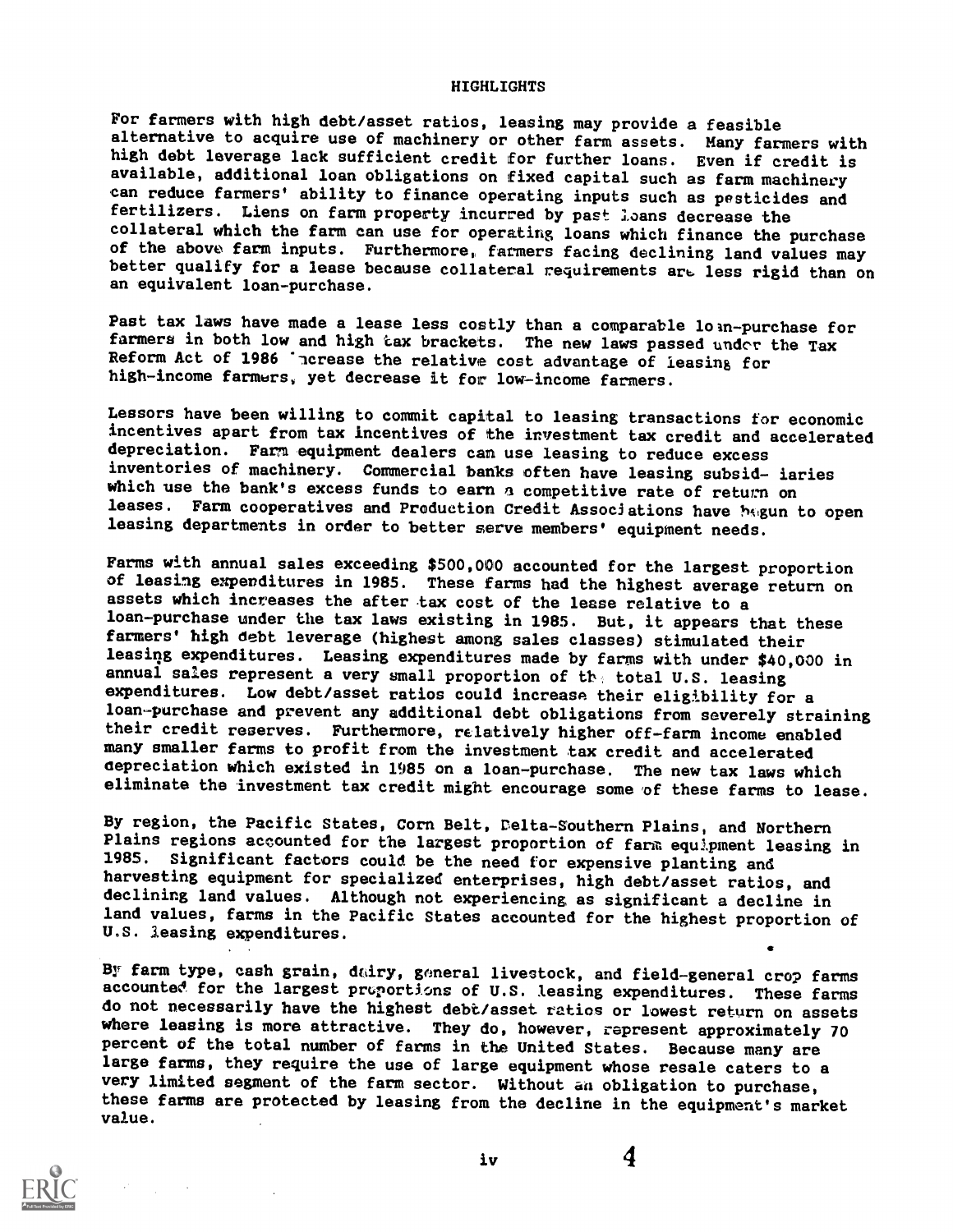## Farm Equipment Leasing

## A New Financiai Strategy

William S. Serletis

#### INTRODUCTION

The prospect of large export markets for American agricultural products during the 1970's induced many farm operators to consolidate operations in an attempt to achieve economies of scale and lower production costs. Capital expenditures for tractors and other farm machinery consequently increased from \$4.0 billion in 1970 to \$10.2 billion in 1981 ( $\underline{10}$ ). $\underline{1}$ / Between 1981 and 1985, a sharp drop in real farm income, a rise in real interest rates, and declining farmland values caused a 42.2-percent reduction in capital expenditures to only \$5.9 billion. This sharp reduction in expenditures for new and used machinery is beginning to show up as a net disinvestment in the stock of farm machinery owned on farms. Between 1981 and 1985, the value in stock declined from  $$8.8$  to only  $$6.8$  billion, a 22.7-percent decrease (10).

Such net disinvestment signifies a decision by farmers to reduce purchases of new farm equipment. In order to do so, they retain aging equipment for longer periods und allocate a larger proportion of their budget toward repair and maintenance. The farmers' increasing tendency to delay farm equipment purchases due to the financial stress period of the early 1980's has increased the aggregate ratio of repair and maintenance expenditures for tractors and other machinery to farm capital expenditures from 0.32 in 1979 to 0.68 in 1985 (10).

A lower investment rate, where the farmer's value of assets tied to machinery is kept to a minimum, complies well with the farm sector's current incentives to reduce debt loads. Between 1970 and 1985, the farm sector's debt/asset ratio increased from 15.7 percent to 23.6 percent  $(10)$ . Aigh interest obligations corresponding to heavy debt loads limit a farm's ability to scale down expenditure levels should low commodity prices reduce its earnings. On the other hand, the farm can more easily decrease its outlay for repair and maintenahce by using less equipment or the same equipment for shorter periods.

Aside from increasing repair and maintenance expenditures, a farm can also use leasing to reduce investment in farm machinery. Leasing expenditures for farm machinery increased from \$297 million in 1979 (13) to \$450 million in 1985  $(12)$ . These volumes reflect both operating and financial leases. Operating leases are short term, usually less than a year. Their rental rates are paid on an hourly, daily, or weekly basis. Operating leases are useful for linking equipment expenditures directly to equipment use. By doing so, they eliminate the accumulation of excess overhead which obligates these farms to produce at a high level of production without regard to demand for their output.

1/ Underscored numerals in parentheses refer to items in the References section.

 $\mathbf{r}$ 



1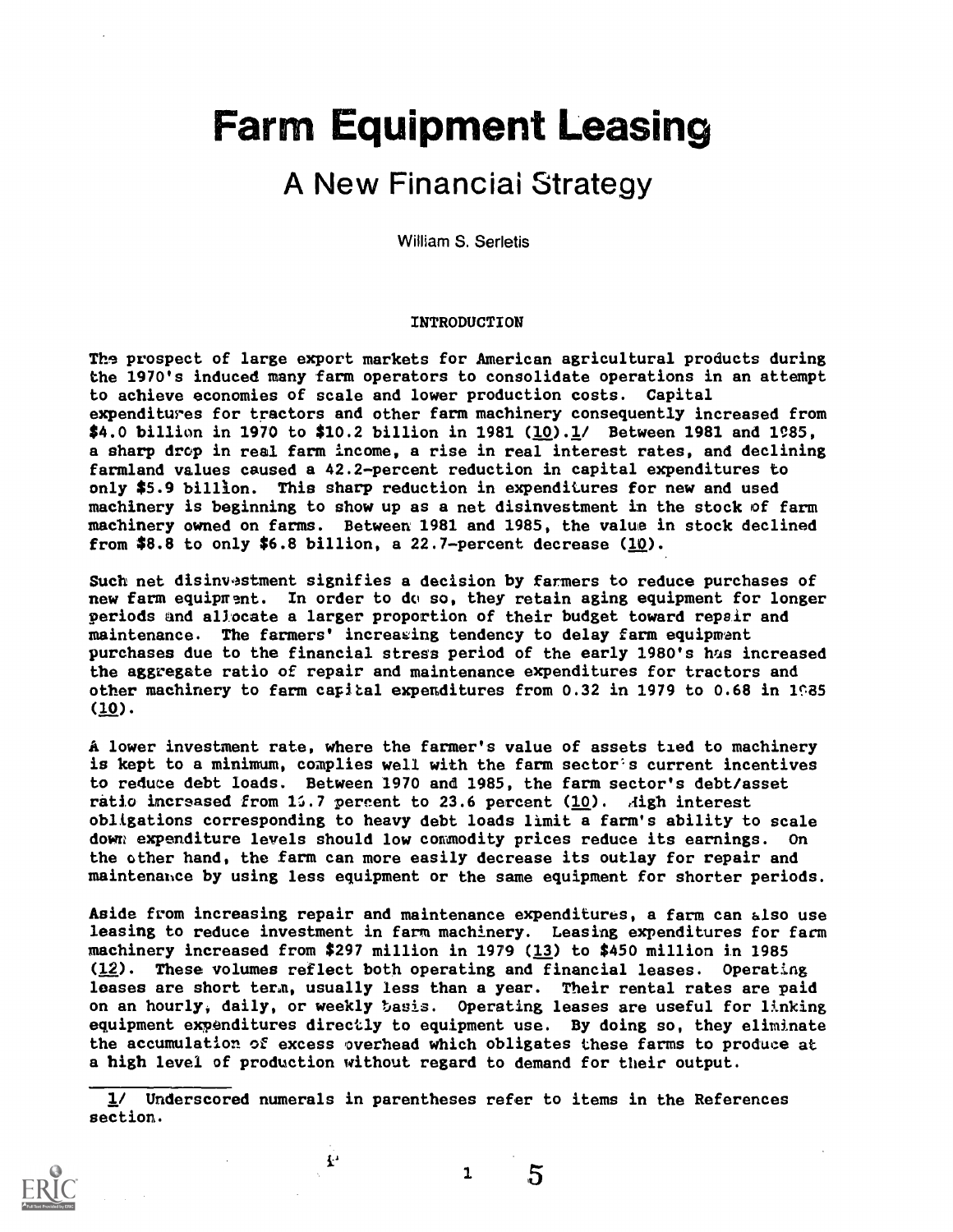Unlike operating leases, financial leases are longer term and do commit the farmer to a long-term commitment similar to a loan-purchase. In case of default on payments, the farmer does not, however, bear the risk of foreclosure on personal assets not part of the lease transaction. Financial leases can also provide significant tax deductions.

The following discussion outlines why farmers are increasing leasing expenditures in the face of a general drop in production expenditures as well as capital expenditures. The capital structure (debt/asset ratio, land values) of farmers together with favorable tax treatment have stimulated their inereasing parcieipation in leasing transactions. Results from USDA's 1985 Farm Costs and Returns Survey (FCRS) indicate how the above factors influence the distribution of leasing expenditures across size, regional, and type classifications of farms  $(12) .2/$  The analysis will pay particular attention to whether higher debt/asset ratios and low returns on assets are more characteristic of leasing farmers or those engaging in a loan-purchase.

Appendix I of the report presents the evolution of tax laws affecting the standards by which transactions on agricultural property are classified as leases where both'equipment owners and farmers receive favorable tax treatment. The discussion focuses on "finance" leases authorized by the Tax Equity ani Fiscal Responsibility Act of 1982.

By affecting a lease's relative cost to a loan-purchase, tax laws can heavily influence a farmer's incentive to use leasing for securing use of farm equipment. Using budget examples, Appendix II examines the strength of the effect of past tax laws on a comparison of cash flow and present value cost between the two financing options. It then examines whether the new tax laws under the Tax Reform Act of 1986 are targeting the economic incentives of leasing to the same groups of farmers.

#### ADVANTAGES OF FINANCIAL LEASING

Leasing has attracted lessors and lessees with specific financial needs and objectives. While the lessor can earn a competitive rate of return on the property while not operating it, the lessee can secure the use of the equipment without bearing the burdens of ownership such as an equipment breakdown or obsolescence.

Because the tax laws are favorable to lessees and lessors, lawmakers have been careful to distinguish a true lease from a loan-purchase disguised as a true lease. Appendix I provides a more indepth explanation of these laws.

#### Lessor's Economic Benefits

The four major types of lessors in the agricultural sector include farm equipment dealers and manufacturers, independent lessors which often broker funds between commetcial banks and lessees, bank-affiliated lessors, and cooperatives. As property owners, all tnese types of lessors have been able to use the 10-percent investment tax credit and the accelerated schedule of depreciation to reduce income taxes. The Tax Reform Act of 1986 eliminated

2/ The FCRS is an operator survey that represents 1.5 of 2.2 million farm operatots.



2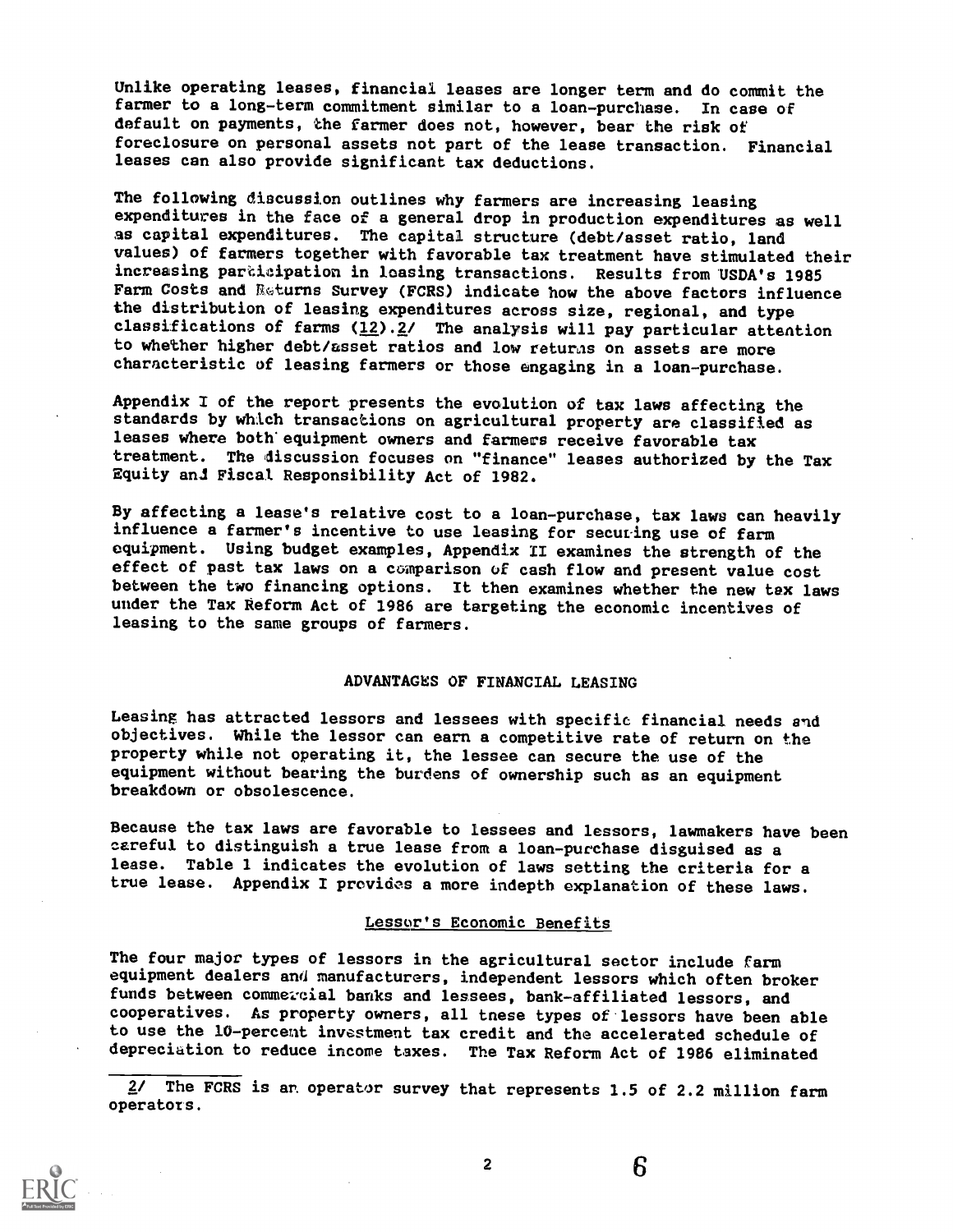| Guideline Rules                                                              | Economic Recovery Tax                                                                                            | Tax Equity and Fiscal                                                                                    | Tax Reform Act                                                                                                                              |
|------------------------------------------------------------------------------|------------------------------------------------------------------------------------------------------------------|----------------------------------------------------------------------------------------------------------|---------------------------------------------------------------------------------------------------------------------------------------------|
| <u> Pre – 1981</u>                                                           | <u>Act of</u> 1981 (ERTA)                                                                                        | Responsibility Act of 1982(TEFRA)                                                                        | <u>of 1986</u>                                                                                                                              |
| Lessor holding 20 percent<br>of risk in leased<br>property's value           | Lessor holding 10 percent of<br>risk in leased property's<br>value                                               | (same as guideline<br>rules)                                                                             | (same as guideline<br>rules)                                                                                                                |
| Lessor's profit incentive<br>in lease transaction<br>required                | Lessor's profit incentive<br>in lease transaction not<br>required                                                | (same as guideline<br>rules)                                                                             | (same as guideline<br>rules)                                                                                                                |
| Purchase contract between<br>lessor and lessee and<br>lease disallowed       | Purchase contract transferring<br>from lessor to lessee complete<br>risk of property's residual<br>value allowed | Allowance of purchase contract<br>where lessor holds full risk<br>in leased property's residual<br>value | (same as TEFRA)                                                                                                                             |
| Up to 80 percent of<br>property value amortized<br>during the lease term     | Up to 90 percent of leased<br>property's value amortized<br>during the lease term                                | (same as ERTA)                                                                                           | (same as (ERTA)                                                                                                                             |
| No safe harbor provision                                                     | Safe harbor leasing allowing<br>transfer of tax benefits<br>from lessor to lessee                                | (same as guideline<br>rules)                                                                             | (same as ERTA)                                                                                                                              |
| 10-percent investment<br>tax credit                                          | 10-percent restment tax<br>credit for those using<br>accelerated cost recovery<br>schedule                       | 8-percent investment tax credit<br>for those using accelerated<br>cost recovery schedule                 | Elimination of<br>investment<br>tax credit                                                                                                  |
| Straight line, double<br>declining balance, or sum<br>of digits depreciation | 5-year accelerated cost<br>recovery schedule                                                                     | (same as ERTA)                                                                                           | Straight line<br>depreciation in<br>first year followed<br>by double declining<br>balance depreciation<br>in each of the<br>remaining years |

Table 1--Provisions of tax laws pertaining to the leasing of agricultural equipment

 $\overline{7}$  $\underset{\overbrace{\mathbf{F}^{\text{full Test Periods by EHC}}}}{\mathop{\text{ERC}}\nolimits}$ 

 $\hat{\mathcal{A}}$ 

 $\bar{\epsilon}$ 

œ۳

 $\pmb{\omega}$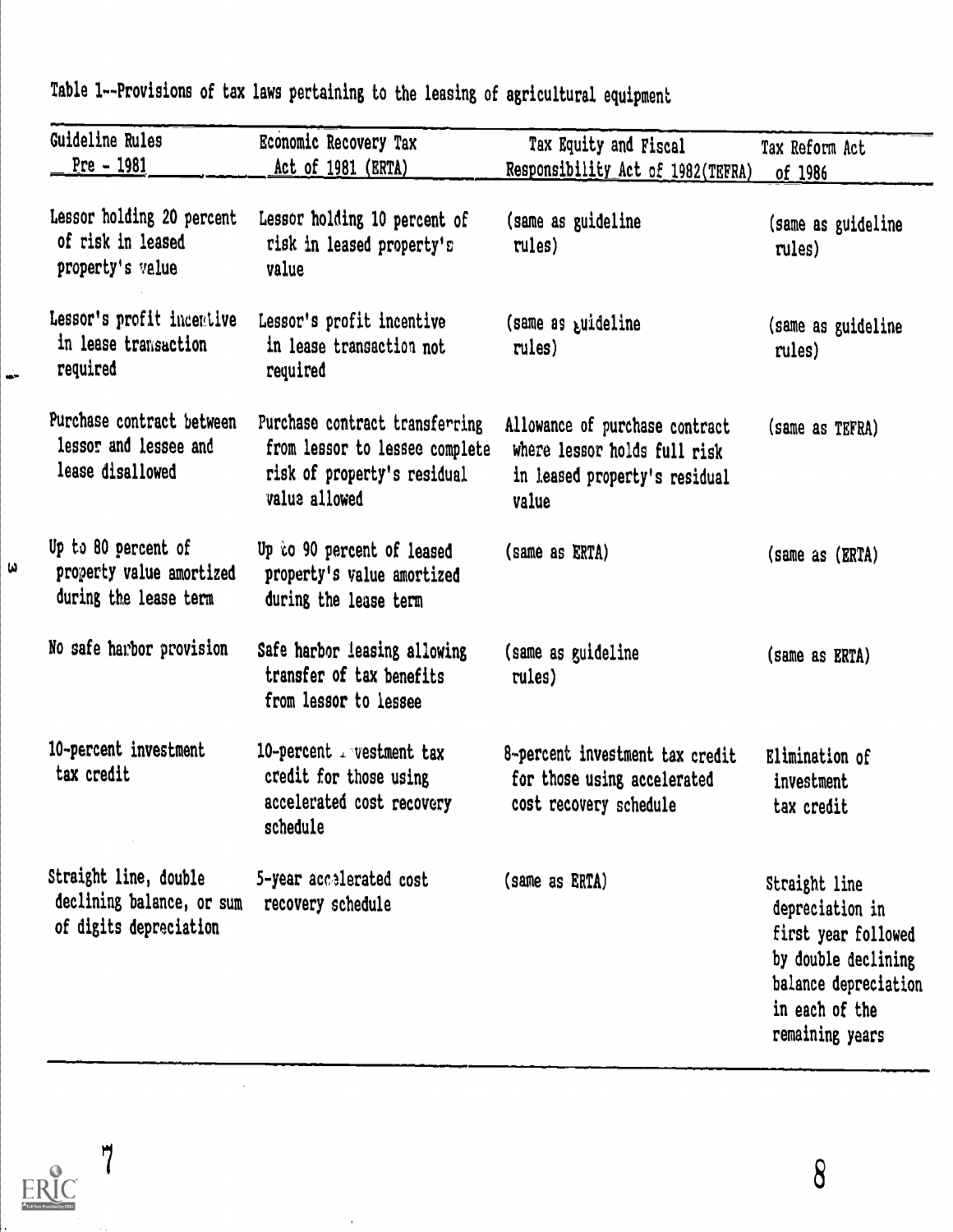the investment tax credit but allowed a double declining balance depreciation over a 7-year period.3/ This schedule generally provides for a faster initial writeoff than the current 5-year accelerated cost recovery schedule.

For leased agricultural property valued below \$150,000, lessors can still use the investment tax credit and accelerated schedule of depreciation until the end of 1987. After this provisional period, the elimination of these tax deductions required by the 1986 Act will fully take effect.

Each type of lessor also has a separate nontax motive for engaging in a lease transaction. Farm equipment manufacturers end dealers often have strong incentives to promote sales. During periods of sagging farm equipment demand, a reduction in inventories with high carrying costs can offset a lower rate of return earned on leases. Lessors, which are either farm equipment manufacturers or dealers, often substitute a low lease rate for a flat discount on the equipment's purchase price. This lower rate often attracts farmers whose tight sudget would otherwise discourage their use of additional or newer equipment.

The farm sector currently has access to loans with lower rates than in the early 1980's, but it may be that fewer farms qualify for these loans. Commercial banks with an excess supply of low-cost funds often channel them to leasing affiliates. These affiliates deal with farmers whose high debt/asset ratios prevent them from qualifying for a bank loan. The size of their transactions also can exceed the size limits on the bank's loans. Through their leasing subsidiaries, some commercial banks may have begun to lease back foreclosed property to farmers.

Farm cooperatives and several Production Credit Associations (part of the Farm Credit System) purchase and lease farm equipment to serve their members who strong as privately incorporated lessors, they may charge a lower lease rate.

Independent lessors would have the least incentive to transfer the value of tax benefits to the lessee. Their possible higher fixed overhead costs per transaction and likely higher cost of funds may reduce their ability to accept a lower implicit rate of return on leases.

#### Lessee's Economic Benefits

Lessee farmers can reduce taxable income by including the full financial lease payment as a business expense. The farmer with a negligible tax liability due to low ircome can possibly receive a pass-through in the value of the tax benefits from a lessor in the form of a cash payment or lower lease payments.

This pass-through enables a lessor with high tax liability to share his tax benefits with both farmers with high and low tax liabilities. The safe harbor rules attached to the Economic Recovery Tax Act of 1981 (ERTA) allowed the above transfer. Under recently passed tax laws, the safe harbor rules remain intact for agricultural property with a value not exceeding \$150,00n. After the provisional period, the elimination of the investment tax credit for the lessor as well as his lower marginal tax rate will, however, daerease the value of tax benefits transferred.

3/ For tax purposes, the lessor can deduct only half of the first year's depreciation.

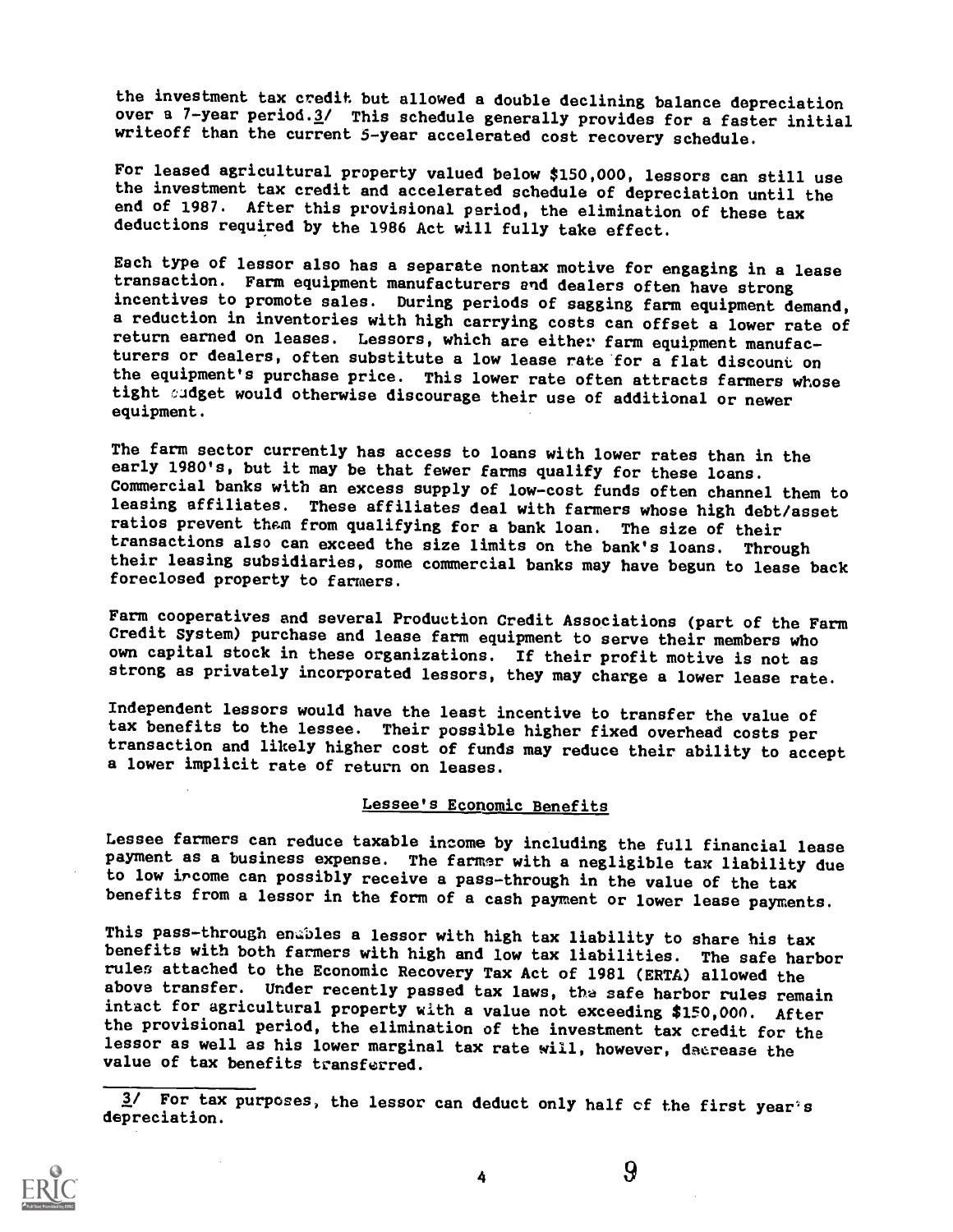Results from illustrative examples in Appendix II indicate that, for both farmers in high and low tax brackets, a lease carries a lower cash outflow and present value cost than a comparable loan-purchase. Under the old tax laws, the transfer of tax benefits from the lessor receiving the investment tax credit enabled leases to have a much higher cash flow and present value cost advantage over loan-purchases than under the current tax laws.

While the cost advantage of leasing has decreased for low-income farmers under the Tax Reform Act of 1986, the cost advantage for high-income farmers has definitely increased. While lease payments continue to be tax deductible, <sup>a</sup> high-income farmer can no longer use the investment tax credit on a loan-purchase.

Unlike operating leases, financial leases obligate the leasee to make payments during the entire lease term just as with loan-purchase agreements. However, the outstanding balance on a financial lease does not appear on a farmer's balance sheet as a liability which is covered by a lien on a farmer's assets. This feature prevents a lease from severely limiting an already highly leveraged farmer's borrowing capacity for future credit. It is true that<br>payments on a current lease can affect the farmer's ability to service a future loan. Lessors do not, however, lay claim to a farmer's personal assets in case of default. They instead recover the leased property. For this reason, prospective lenders are usually less concerned with the farmer's outstanding balance on leases than loans.

Because of his easier recovery of property, a lessor usually requires lower collateral values on a financial lease than a lender on a loan-purchase. The farm sector's declining land values as well as high debt levels have, therefore, made leasing an attractive option to consider.

The financial lease has other important advantages. The lease payment paid in advance is generally lower than a downpayment on an equivalent loan. The lease, thus, frees working capital, which many farmers short of cash need to operate their farms.

#### PROPORTIONAL BREAKDOWN OF LEASING EXPENDITURES

The following discussion presents estimates made from the FCRS on leasing expenditures by sales class, region, and farm type. The prevalence of leasing in each farm classification is associated with its farmers' net return from operations and capital structure, measured by debt/asset ratios and the value of assets, including land.

The following analysis focuses on whether debt/asset ratios and the net return on assets differ significantly between farmers purchasing farm equipment and those leasing it. The analysis uses results from the 1984 and 1985 FCRS to determine whether relationships between those financial characteristics and the decision to lease changed significantly between these 2 years. To make mutually exclusive groups, the analysis examines separate categories of farmers who only leased and those who only purchased.

Based on laws existing in 1985, leasing should appeal more to farmers with higher debt/asset ratios and lower incomes where the cost difference between



 $5 -$ 

 $\overline{10}$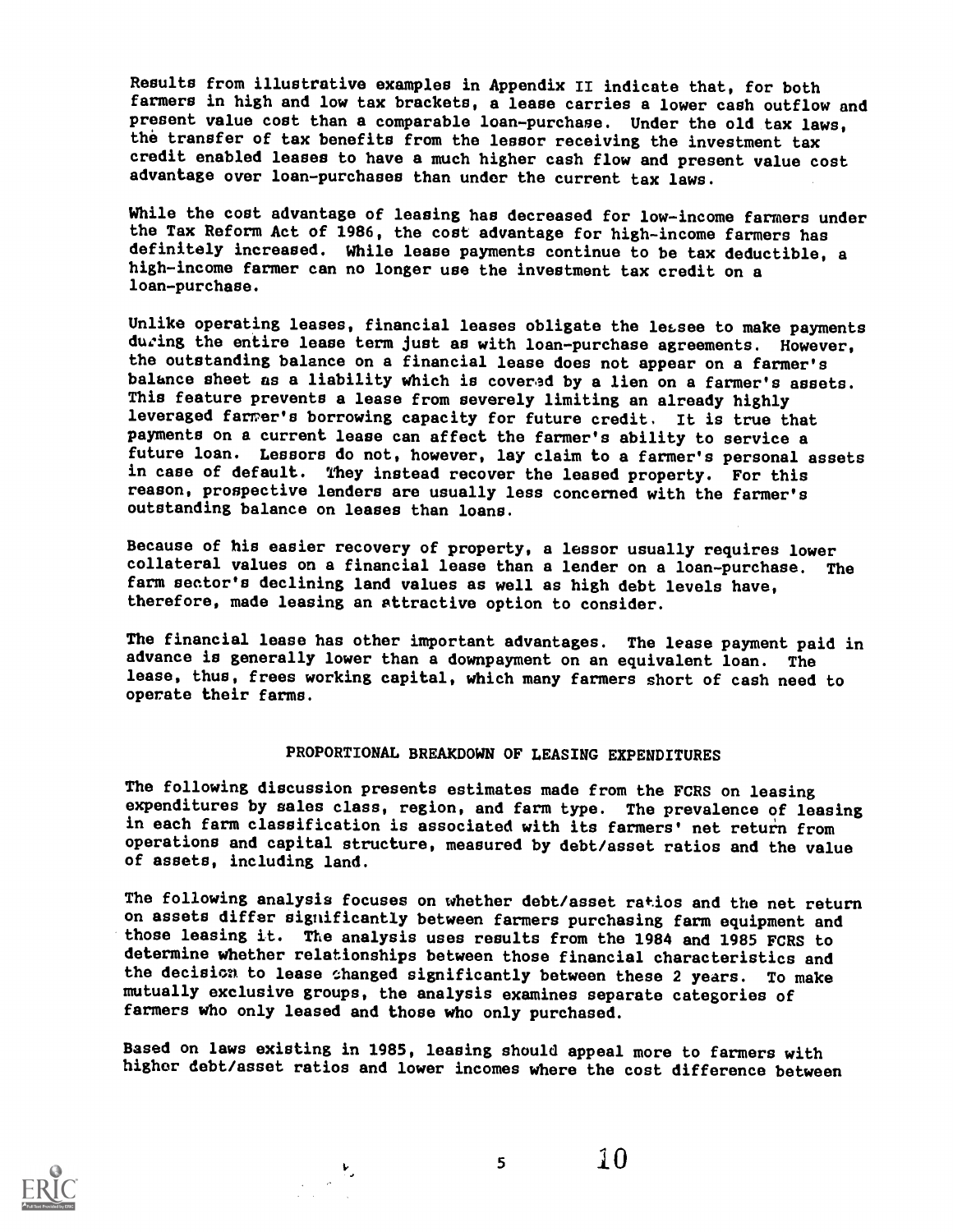the lease and loan-purchase is greatest. $4/$  The 1984 FCRS indicated that farms which leased during 1984 were on average more highly leveraged than nonleasing farms (debt/asset ratio of 41 percent versus 29 percent). During the same year, leasing farmers recorded a zero return on assets compared with 2.2 percent for nonleasing farms. In 1985, leasing farmers recorded a debt/asset ratio at 43.8 percent, compared with 30.5 percent for nonleasing farmers. The leasing farmer furthermore earned a before-Lax return on assets of 4.3 percent, compared with 6.0 percent for nonleasing farms.

The FCRS questions on leasing do not distinguish between expenditures on financial commitment than a loan-purchase, should attract farmers for many of the same reasons as financial leases.

Farms with no debt liability were excluded from the sample upon which estimates of debt/asset ratios and return on assets were based. The average debt/asset ratios and return on assets, recorded by farms which had positive levels of debt and which remained in the sample, were consequently higher than those statistics recorded for the general farm population.

While leasing expenditures reported by the 1985 FCRS were based on decisions made throurhout the year and recent previous years, debt/asset ratios listed in the FCRS were recorded dt the end of the year. Debt/asset ratios recorded by individual farms represent the long-term financial position of the farm and would be influenced by decisions and conditions which occurred prior to 1985.

#### Breakdown by Sales Class

Although farms with over \$100,000 in sales accounted for only 63 percent of the farm population's production expenditures in 1985 ( $\underline{10}$ ), they generated 83 percent of its total leasing expenditures (fig. 1). Leasing expenditures then were most prevalent for farms with over \$500,000 in annual sales. Although accounting for only 1.7 percent of the number of farms  $(10)$ , they generated 43 percent of the farm sector's leasing expenditures. They averaged \$23,238 in annual leasing expenditures per leasing farm, compared with only a \$6,803 average lease expense in the next highest sales class (12). Some farms in the over \$500,000 sales class have leasing expenditures well above the average.

In 1984 and 1985, the largest farms displayed among the highest debt/asset ratios (fig. 2). High debt/asset ratios resulted from asset acquisitions financed by debt and declining land values. Leasing prevents these farms from increasing their debt to asset levels any further. Leasing also enables them to maintain credit reserves necessary for financing operating inputs such as pesticides and fertilizers. Ready access to these inputs is critical to the timeliness of these large farms' operations.

The cost advantage of leasing over a loan-purchase is more significant for low-income farmers. It is therefore surprising that the highest sales classes which had the highest incomes (fig. 3) accounted for a very high proportion of the FCRS sample's leasing expenditures. It is also surprising that, in 1985, leasing farms in the second and third highest sales classes earned a slightly higher return on assets than nonleasing farms. Accumulating high debt

<sup>4/</sup> Net return from operations includes operating margin plus net value of commodity credit loan benefits received plus value of onfarm production used for home consumption minus imputed depreciation.

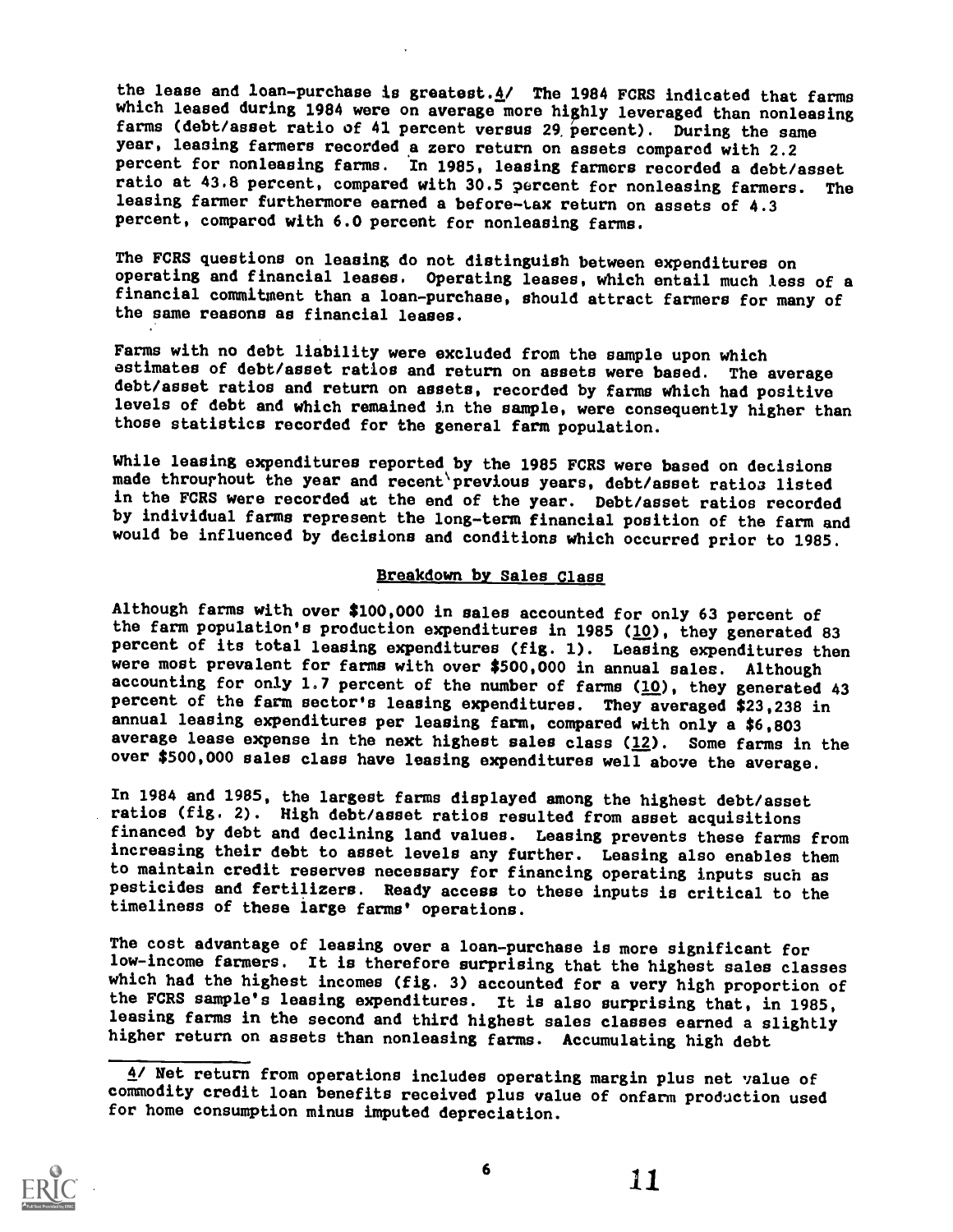leverage could be one explanation for these occurrences. In this case, a high debt leverage superceded a high return on assets in inducing large farms to lease. Another explanation relates to the sample which excludes farms with no debt liability. It appears that the remaining large farms with positive debt leverage had higher returns on assets than large farms in the more general sample which included farms with no debt leverage.

Between 1984 and 1985, the higher return on assets shifted from no:leasing to leasing farmere. The difference in debt/asset ratios between the two farmer categories, however, continued to be sharp. It ie possible that high debt/asset ratios played a more permanent role in influencing a farmer's decision to lease. For example, a large farm's current high return on assets could make a loan-purchase more financially attractive in the short run. However, the uncertainty of future income for a highly leveraged farm could ronder a lease less risky and therefore more beneficial in the long run.

Aside from their capital structure, the size of the farm machinery they use likely attracted the larger farms to leasing. Figure 4, displaying average leasing expenditures for equipment, indicates the size of the equipment used by larger farms. The optional purchase protects these farms from the risk that the market value of this specialized equipment falls below its book value.

Although they accounted for 37 percent of the farm sector's production expenditures, farms with less than \$100,000 in sales generated only 17 percent of the total leasing expenditures in 1985. Among these farms, expenditures by farms with between \$40,000 and \$100,000 in sales represent the largest share of the U.S. total (15 percent). This group averaged a low return on assets and a relatively high debt/asset ratio (figs. 2 and 3). Within this size class, farms that leased had a much higher average debt/asset ratio.

Farms with less than \$40,000 in annual sales generated a very small proportion of total U.S. leasing expenditures. Despite negative incomes from farm operations recorded during 1985, off-farm income may increase the taxable income of many small farmers by enough to prevent a lease from being significantly more financially ttractive than a loan-purchase. Also, because of their lower capitalization, smaller farms had lower average debt/asset ratios and were more likely to be eligible for debt financing.

#### Breakdown Across Regions.

For 1985, the following regions represented the greatest proportions of leasing expenditures: Pacific States, Corn Belt, Delta-Southern Plains, and the Northern Plains (fig. 5). Farms in these regions averaged among the highest returns on assets (fig. 6). Relatively high debt/asset ratios (fig.<br>7), however, encouraged many of these farms to lease instead of engage in a 10an-purchase. Although in 1985 leasing farms in many of these regions recorded higher returns on assets than farms engaging in loan-purchases, leasing farms for all regions recorded higher debt/asset ratios.

Aside from high debt/asset ratios, the deterioration in credit availability caused by declining land values may have induced many farms in the above regions to lease. Between January 1, 1984, and January 1, 1985, farmland values among the FCRS-sampled farms decreased by 25 percent in the Corn Belt, 21 percent in the Lake States, and 23 percent in the Northern Plains  $(11)$ . These decreases far exceeded land value declines in other farm regions.



 $, 12$ 

 $\mathfrak{k}$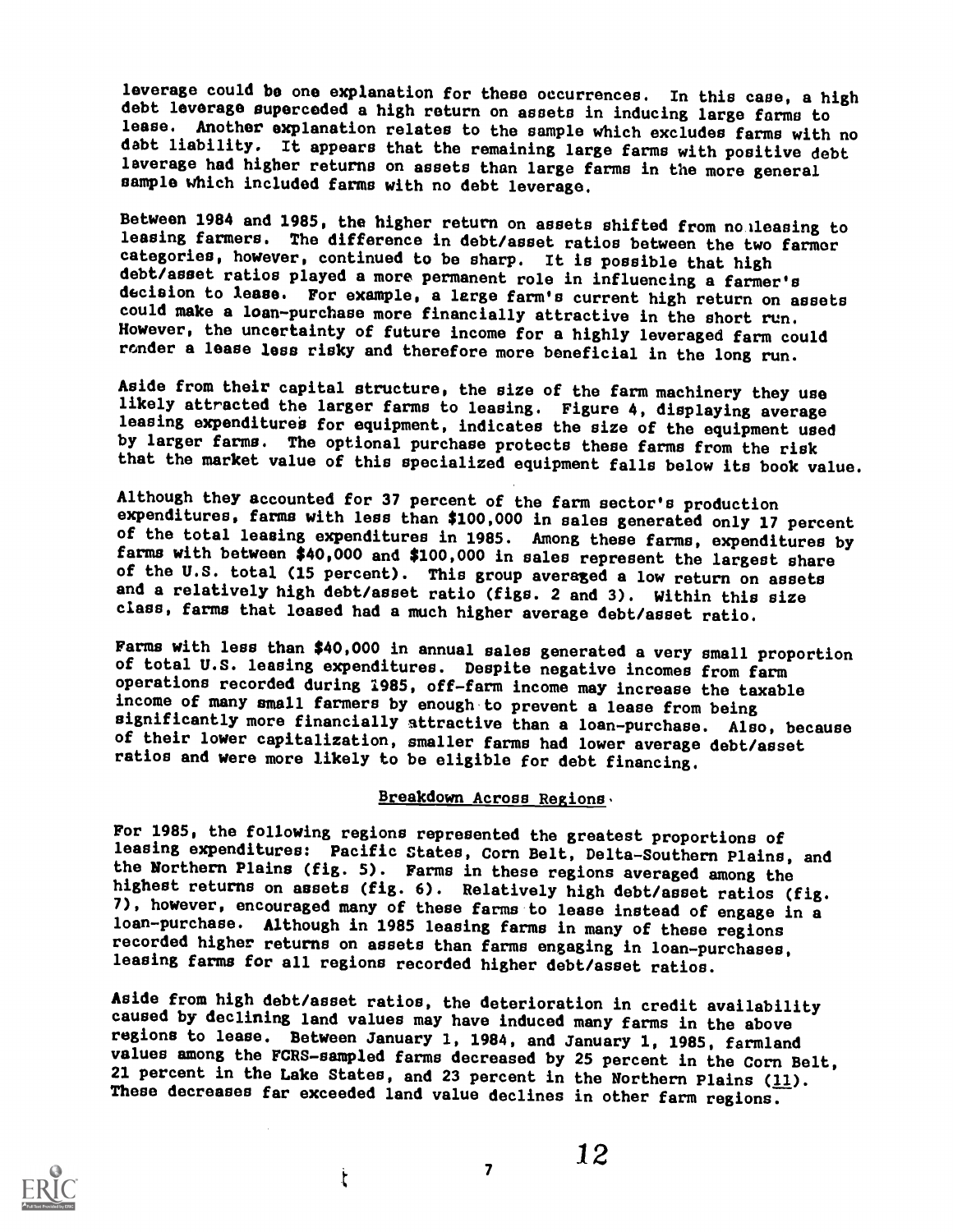The Northeast, Appalachian, and Southeast regions had very small shares of total U.S. leasing expenditures. Within each of these three regions, farmers whose average debt/asset ratio exceeded 40 percent represented less than 15 percent of their total farmers, compared with 25-30 percent for farms in the Corn Belt, Northern Plains, and Lake States (11).

The 1985 FCRS subdivided leased property into trucks, tractors, irrigation equipment, and other farm equipment. The FCRS sample used to calculate total leasing expenditures differs from the FCRS sample used to disaggregate these expenditures by equipment type. The following discussion will, nevertheless, assume that the proportion of equipment leased by farm categories remains the same between both samples.

Tractor leasing represented the greatest proportion of the region's total leasing expenditures in the Pacific States, Delta-Southern Plains, and Northern Plains (fig. 8). The leasing of farm equipment other than tractors such as harvesting and cultivating machinery, meanwhile, represented high proportions in the Corn Belt where large farms need seasonal equipment, and in the Lake States where dairy farms need haying and dairy equipment. Expenditures for the leasing of trucks and autos were most dominant proportionately in the Pacific States where fruit and vegetable farms need trucks for transporting produce to market, and the Mountain States where cow-calf and beef feeding operations use trucks for hauling hay. The Mountain States which include Arizona, New Mexico, and Nevada where much irrigation takes place spent a large proportion of leasing expenditures on irrigation equipment, as did the Northern Plains and the Delta-Southern Plains regions.

Pacific States and Delta-Southern Plains farms recorded the highest average leasing expenditures (fig. 9). For example, they made an average expenditure on tractors amounting to \$3,782 and \$3,082, respectively, compared with only \$1,300 for Northern Plains farms and \$812 for Corn Belt farms (fig. 9).

#### Breakdown by Type of Farm

Cash grain farms accounted for the largest share of U.S. total leasing expenditures, followed by field-general crop farms, dairy, and general livestock farms (fig. 10). Across all farm categories, leasing farms displayed higher debt/asset ratios than farms engaging in a loan-purchase (fig. 11). A higher debt/asset ratio was a more consistent attribute of leasing farms than was a lower return on assets (fig. 12).

In the field-general crop category, the leasing of tractors represented the highest proportion of leasing expenditures (fig. 13). The average annual expenditure recorded for field crop farms (cotton) together with general crop farms (tobacco, sugar beets, etc.) was very high at nearly \$12,000, compared with only around \$4,000 for cash grain farms, the farm category recording the next highest average (fig. 14). The leasing of trucks was most prevalent for farms listed under the "other" category which includes vegetable, fruit and nut, other livestock, and greenhouse and nursery farms. Farm machinery other than tractors represented heavy proportions of leasing expenditures made by cash grain and dairy farms. In contrast with other farm categories, field and general crop farms spent a heavy proportion of their leasing expenditures on irrigation equipment. Sugar beet growers, especially in California, use extensive irrigation for a crop which requires large amounts of water.



 $8 \t 13$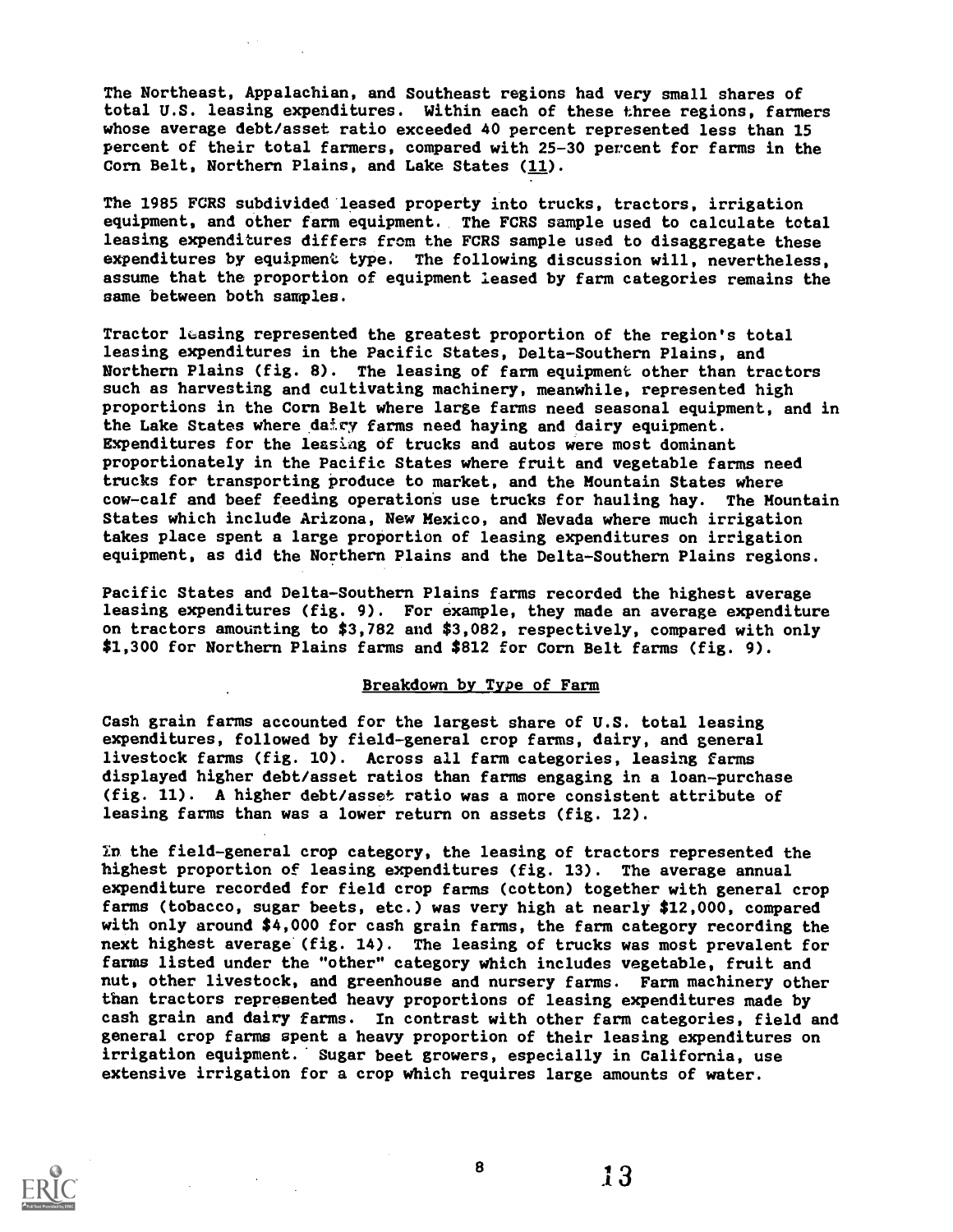#### CONCLUSIONS

The net present value examples (detailed in Appendix II) indicate that old and new tax laws render leasing less costly for low- and high-income farmers. The Tax Reform Act of 1986 significantly increases the cost advantage of the lease over a loan-purchase for high-income farmers due to its elimination of the investment tax credit previously available on a loan-purchase. These tax laws, however, decrease the lease's cost advantage for low-income farmers whose tax benefits received from the lessor decrease with the elimination of the investment tax credit,

Use of the present value method measures only the cost of a lease relative to a loan-purchase at one point in time. It does not, however, reveal whether the decision to lease better complies with the farmer's capital structure which includes debt leverage and equity position. The present value method also overlooks the effect of uncertain market variables such as changing interest rates and crop prices.

Present value examples can nevertheless indicate how tax laws target leasing incentives to particular groups of farmers. The cross-tabulation across farm size, region, and type showed lessee farmers to have significantly higher debt/asset ratios than farmers opting for loan financing. For the sake of their survival, many highly leveraged farmers are discouraged from incurring additional debt liabilities. If low incomes relate to high debt/asset ratios, the past tax laws targeted greater financial incentives to lease to financially stressed farmers. However, in the case of larger farms whose operations are heavily capitalized, high incomes coincide with high-debt levels. By increasing for high income farmers the cost advantage of leases relative to loan-purchases, the new tax laws provide them a stronger incentive to select a financial strategy better suited to their financial health.

Commercial banks and other creditors are very concerned that farms make capital budgeting decisions which best ensure their survival. Survival depends heavily on the outcomes of crop prices and input costs which affect net income. It also depends upon capital budgeting decisions made by a farmer deciding what farm resources to obtain and how to finance them. It would be useful to determine how financial strategies (such as leasing) and market conditions both in the farm input and output markets interact to affect the probability of survival. Variation in production expenditures and sources of income across size classes, regions, and types can significantly influence how financial strategies affect each farms' ability to remain in operation.

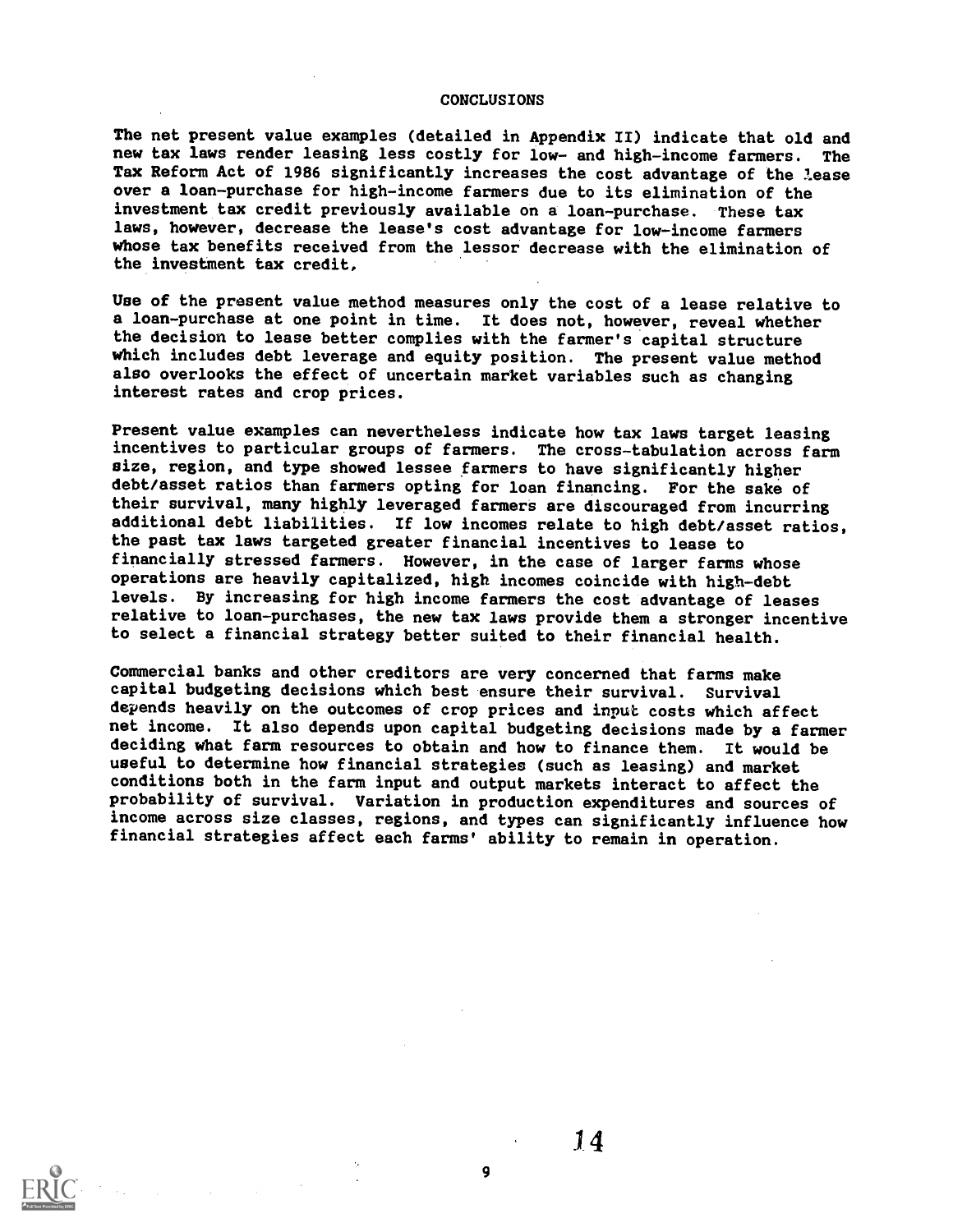Figure 1- Proportions of leasing expenditures held by various sales classes, 1985



15



 $\sim 10^{12}$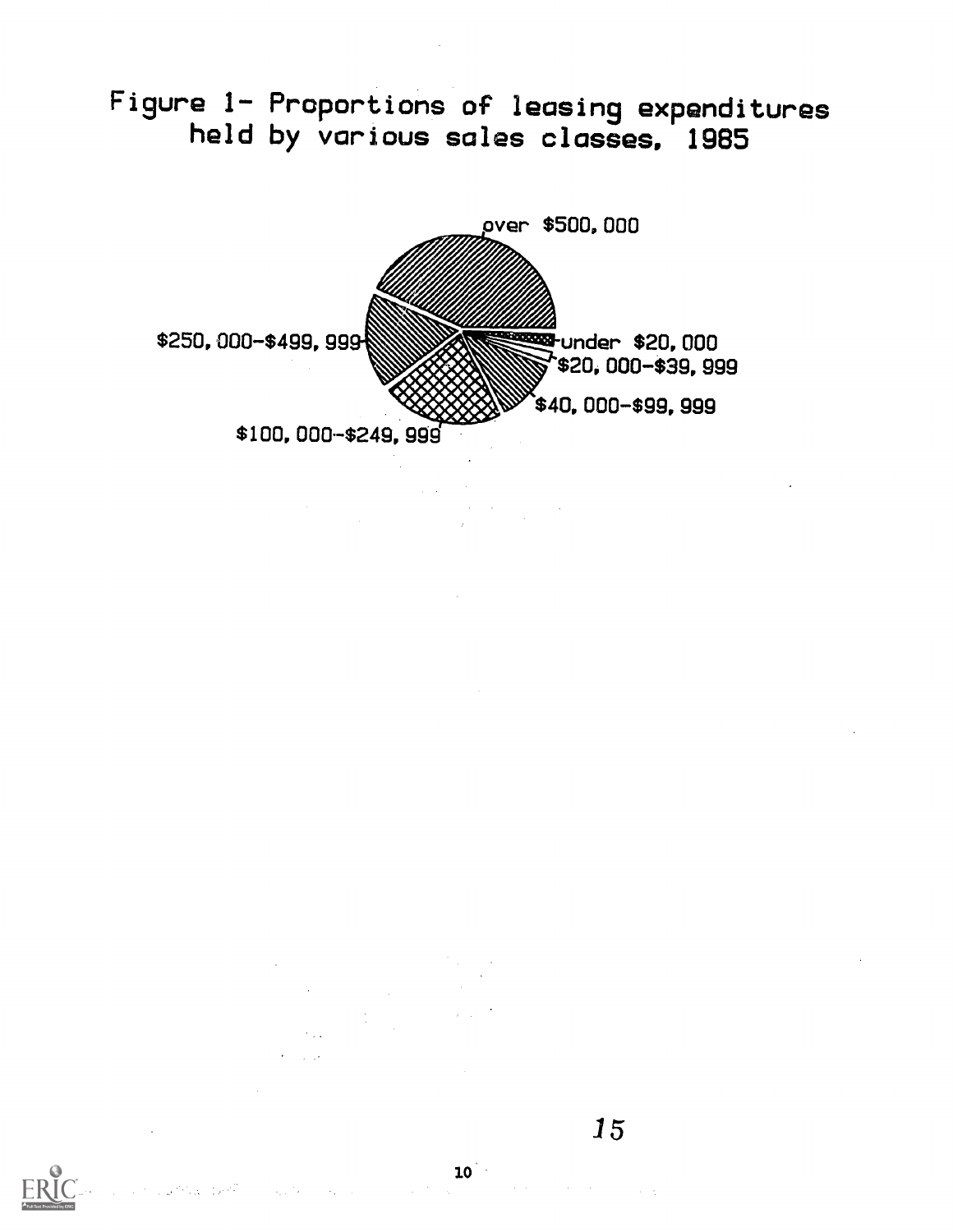





16

 $\sim$  .

 $\label{eq:1} \frac{1}{\sqrt{2}}\frac{1}{\sqrt{2}}\left(\frac{1}{\sqrt{2}}\right)^2\left(\frac{1}{\sqrt{2}}\right)^2\left(\frac{1}{\sqrt{2}}\right)^2\left(\frac{1}{\sqrt{2}}\right)^2\left(\frac{1}{\sqrt{2}}\right)^2\left(\frac{1}{\sqrt{2}}\right)^2.$ 

**ERIC**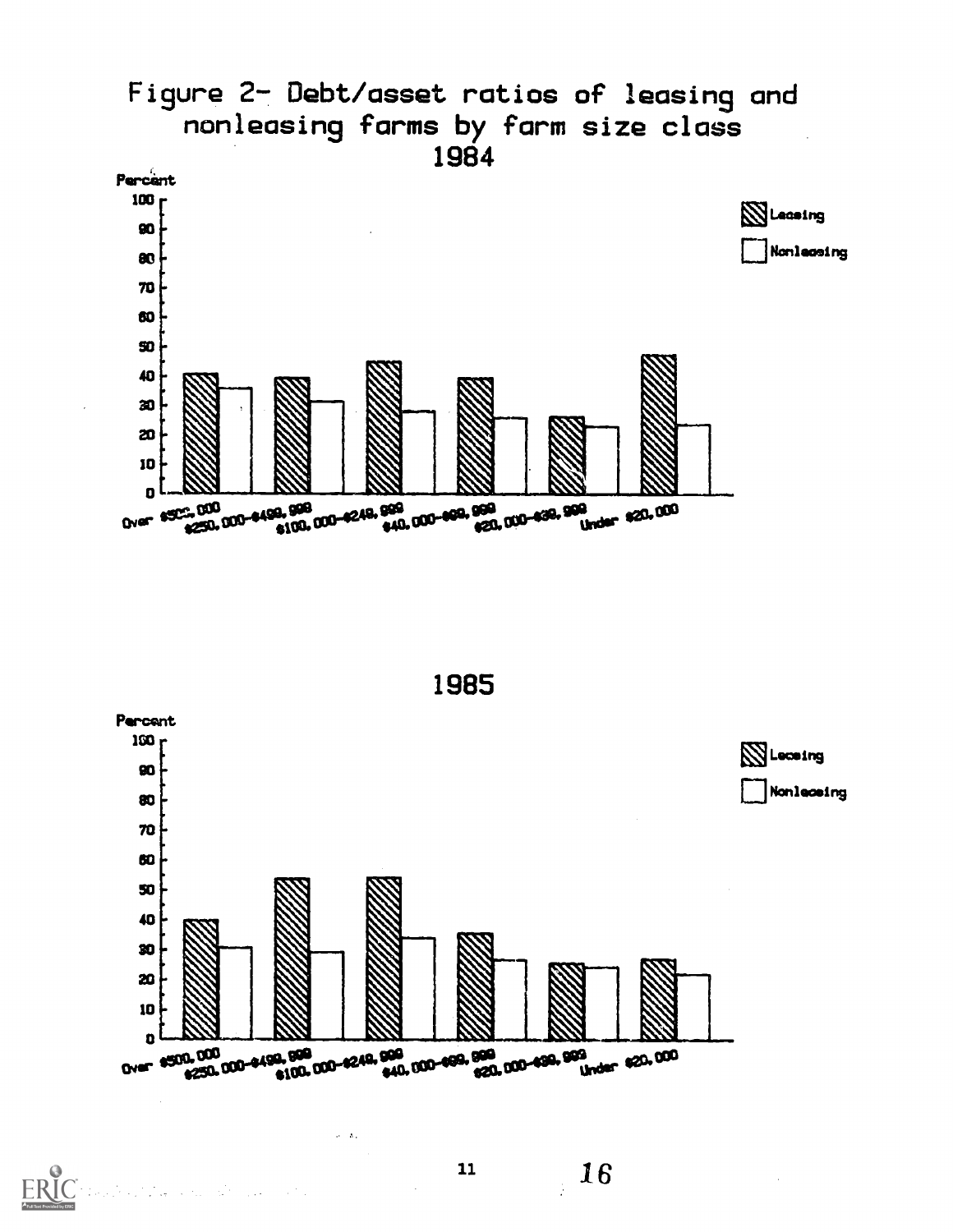

 $\Delta \sim 800$  km s  $^{-1}$ 

 $\frac{12}{1}$ 

 $\label{eq:1} \frac{1}{\sqrt{2}}\sum_{i=1}^N\frac{1}{\sqrt{2}}\sum_{i=1}^N\frac{1}{\sqrt{2}}\sum_{i=1}^N\frac{1}{\sqrt{2}}\sum_{i=1}^N\frac{1}{\sqrt{2}}\sum_{i=1}^N\frac{1}{\sqrt{2}}\sum_{i=1}^N\frac{1}{\sqrt{2}}\sum_{i=1}^N\frac{1}{\sqrt{2}}\sum_{i=1}^N\frac{1}{\sqrt{2}}\sum_{i=1}^N\frac{1}{\sqrt{2}}\sum_{i=1}^N\frac{1}{\sqrt{2}}\sum_{i=1}^N\frac{1$ 

รหัว 12 นิ้ว 25 นิ้ว หารักเคียง (1)

ERIC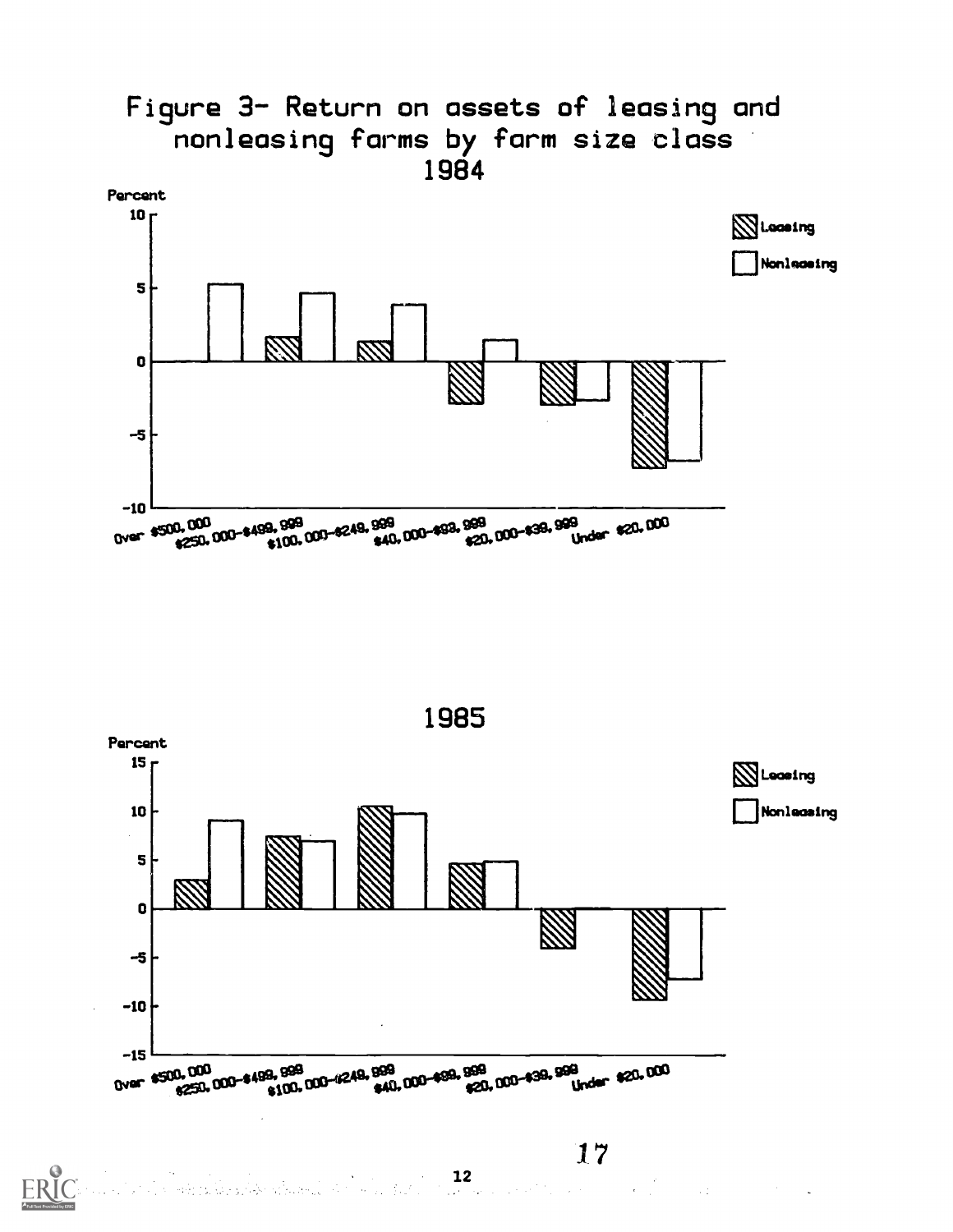

## 18 ERU

 $\mathbf{a}$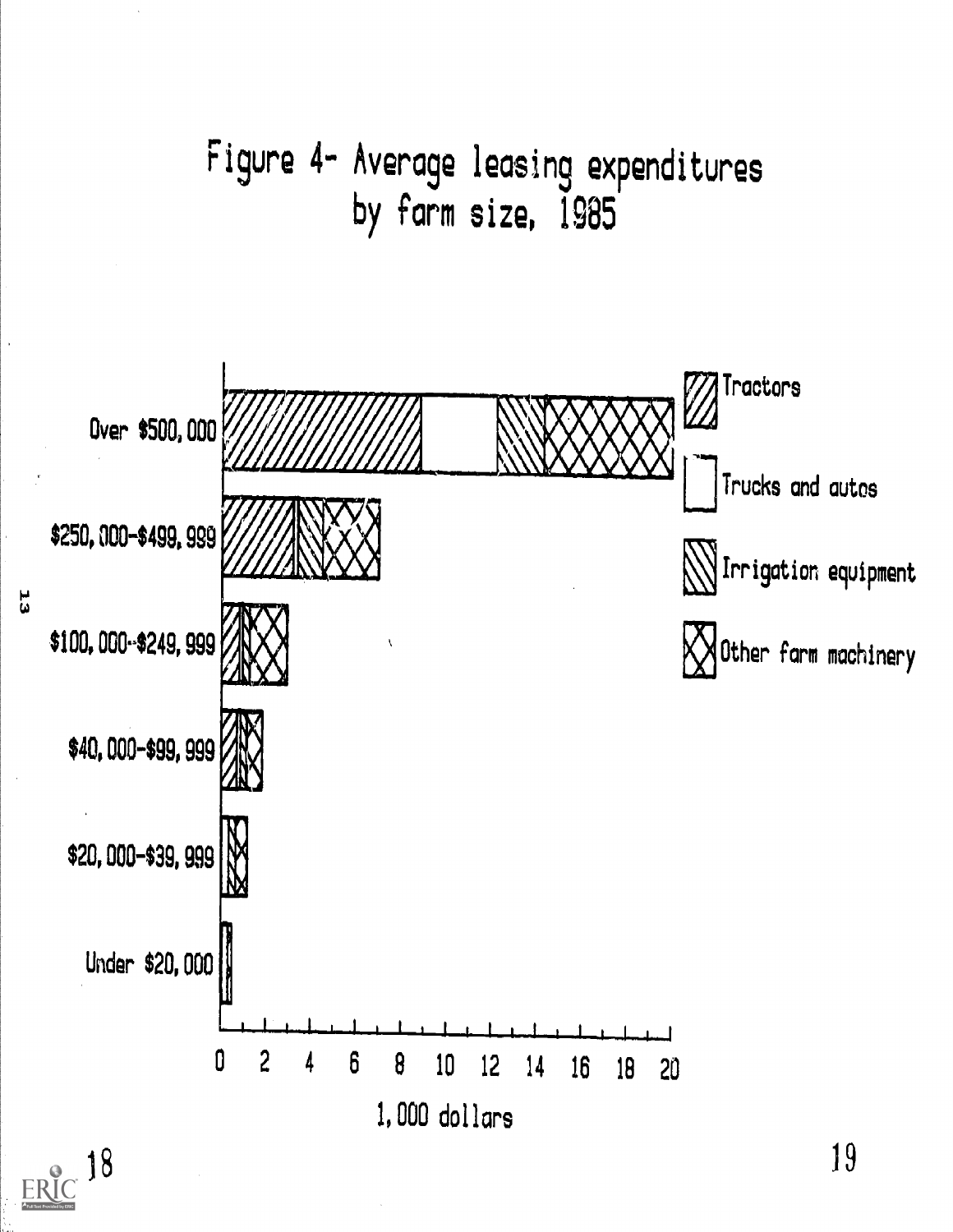Figure 5- Proportions of leasing expenditures held by various regions, 1985

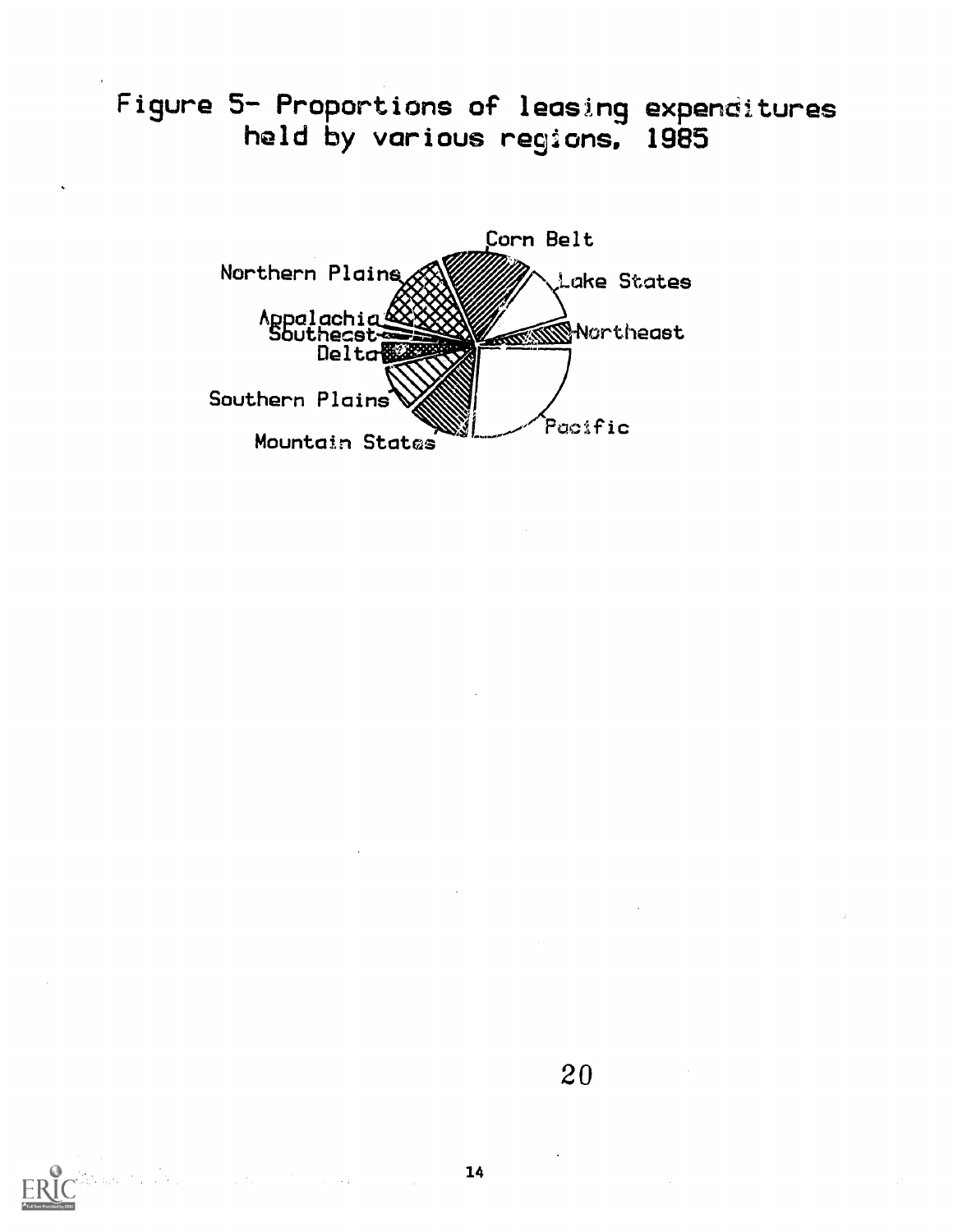



i i sa na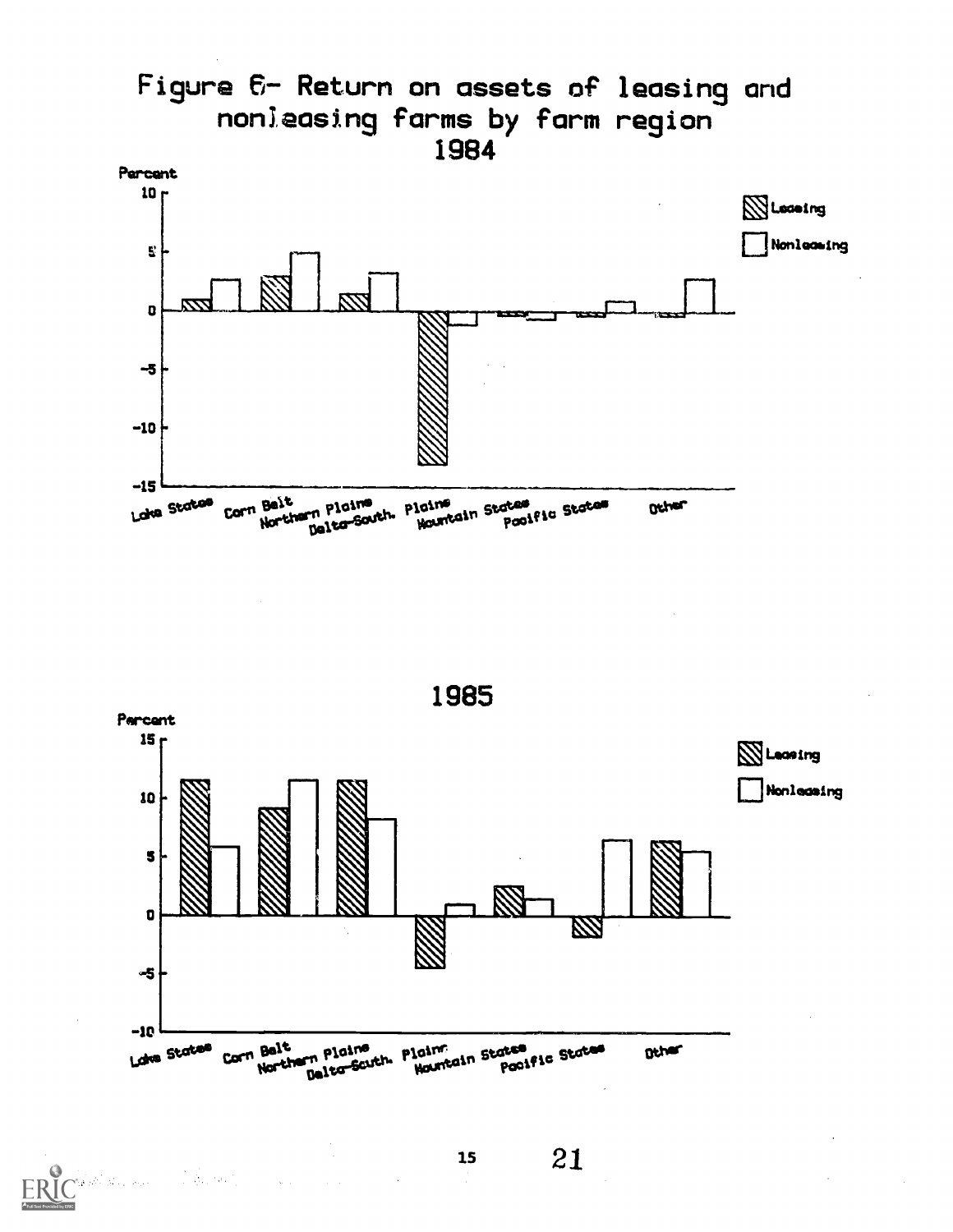



22

a jihar

 $\mathcal{P}_{\mathcal{A}}$ 

ERIC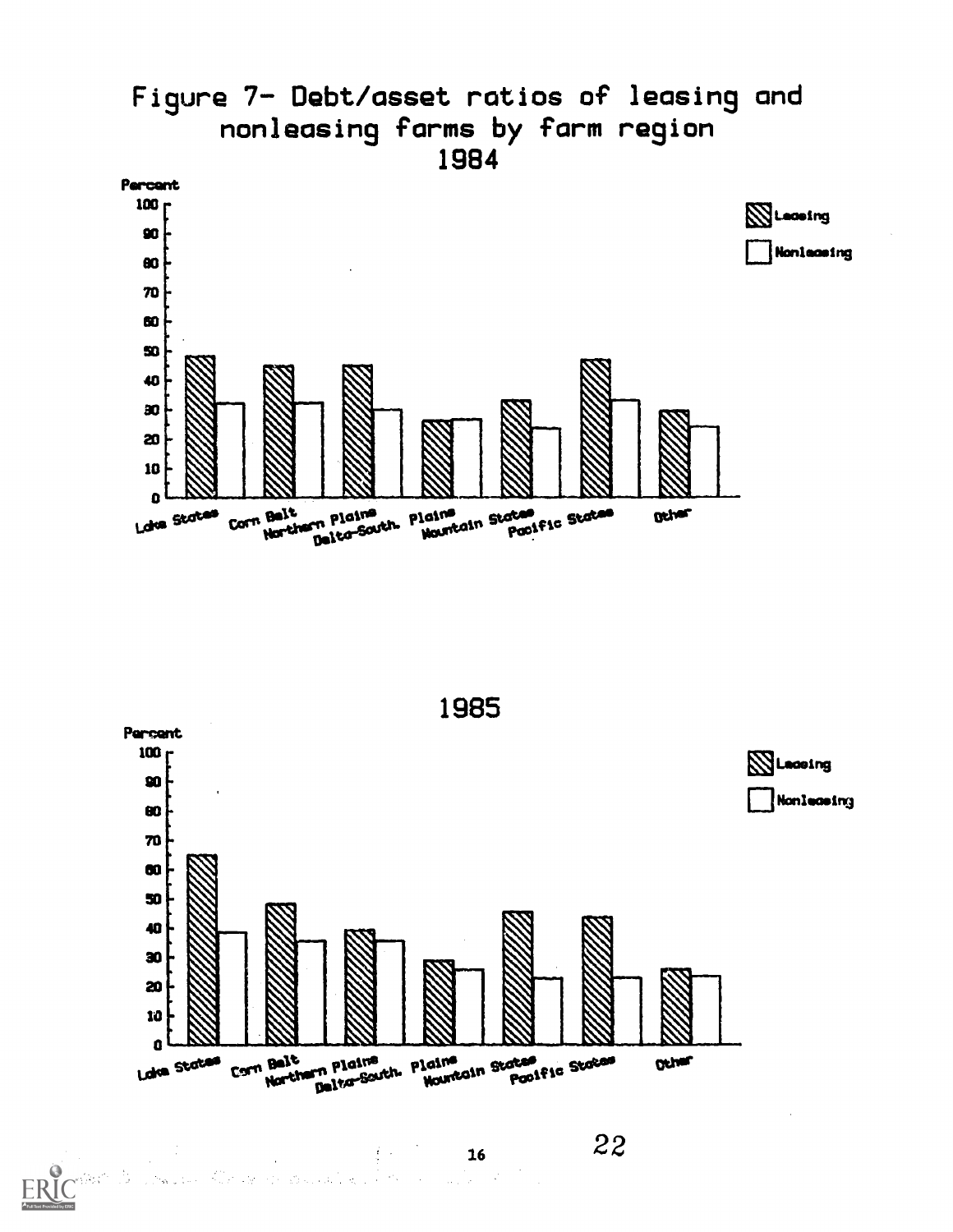

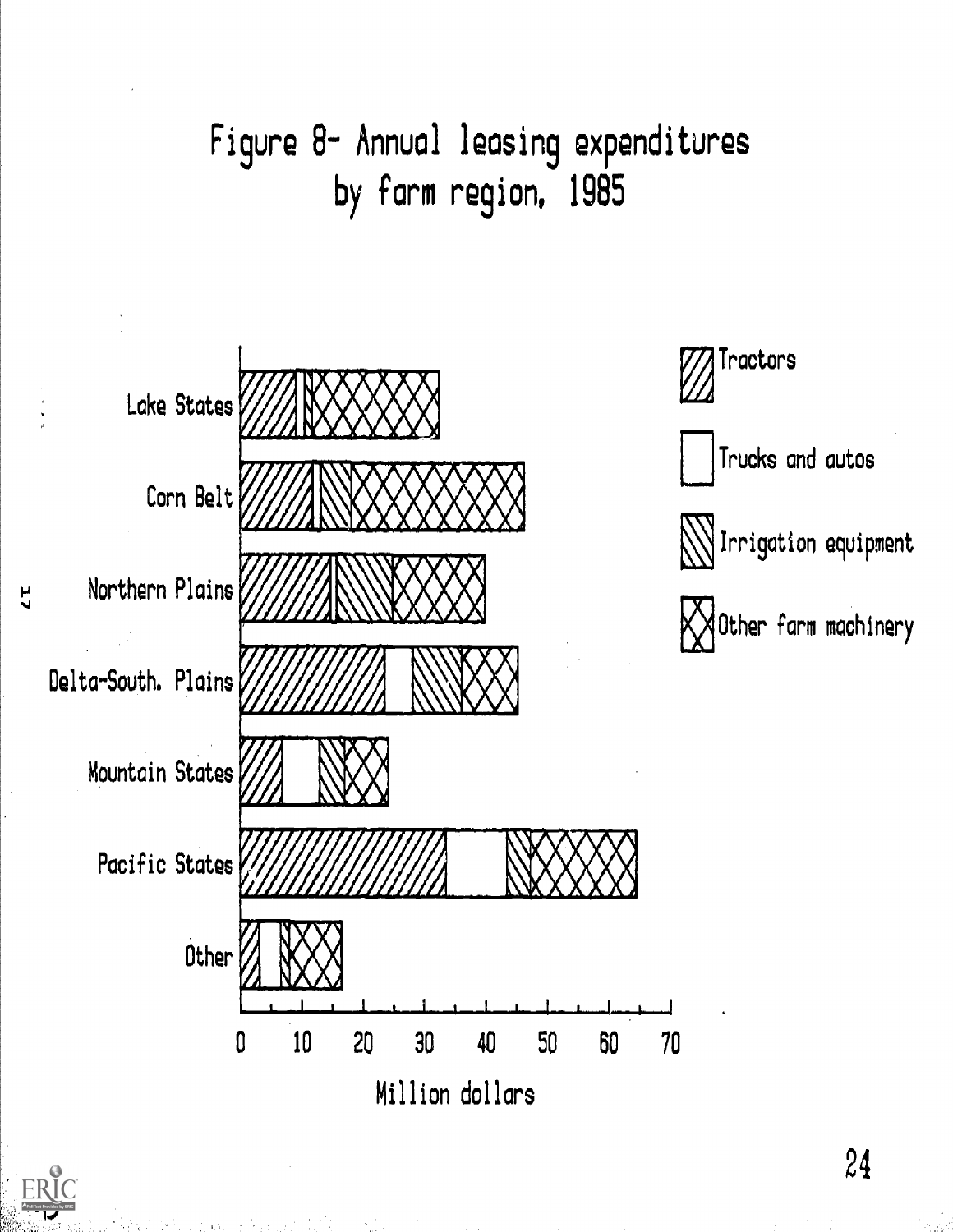







Irrigation equipment

**21** December **farm machinery** 

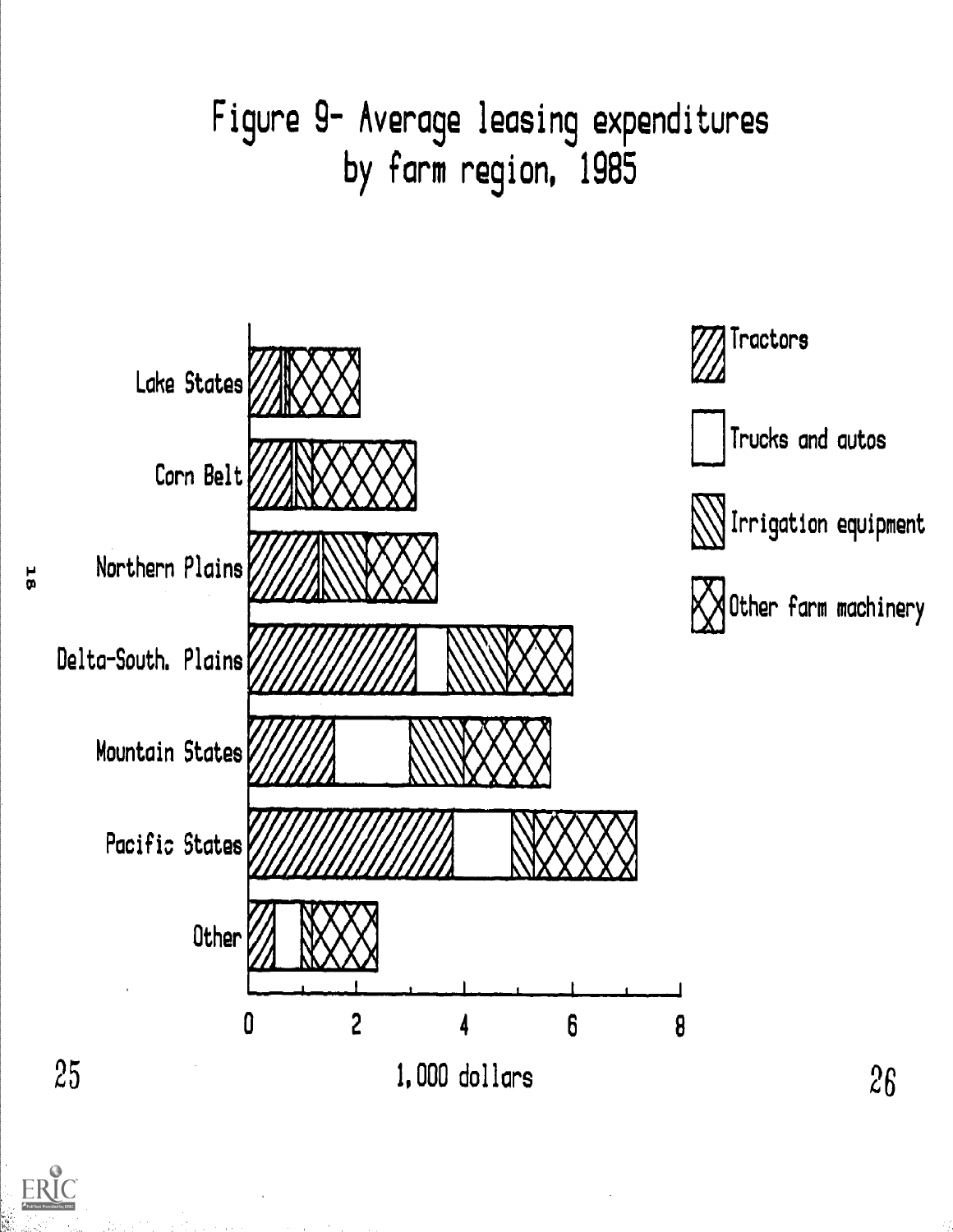Figure 10- Proportions of leasing expenditures<br>held by various farm types, 1985



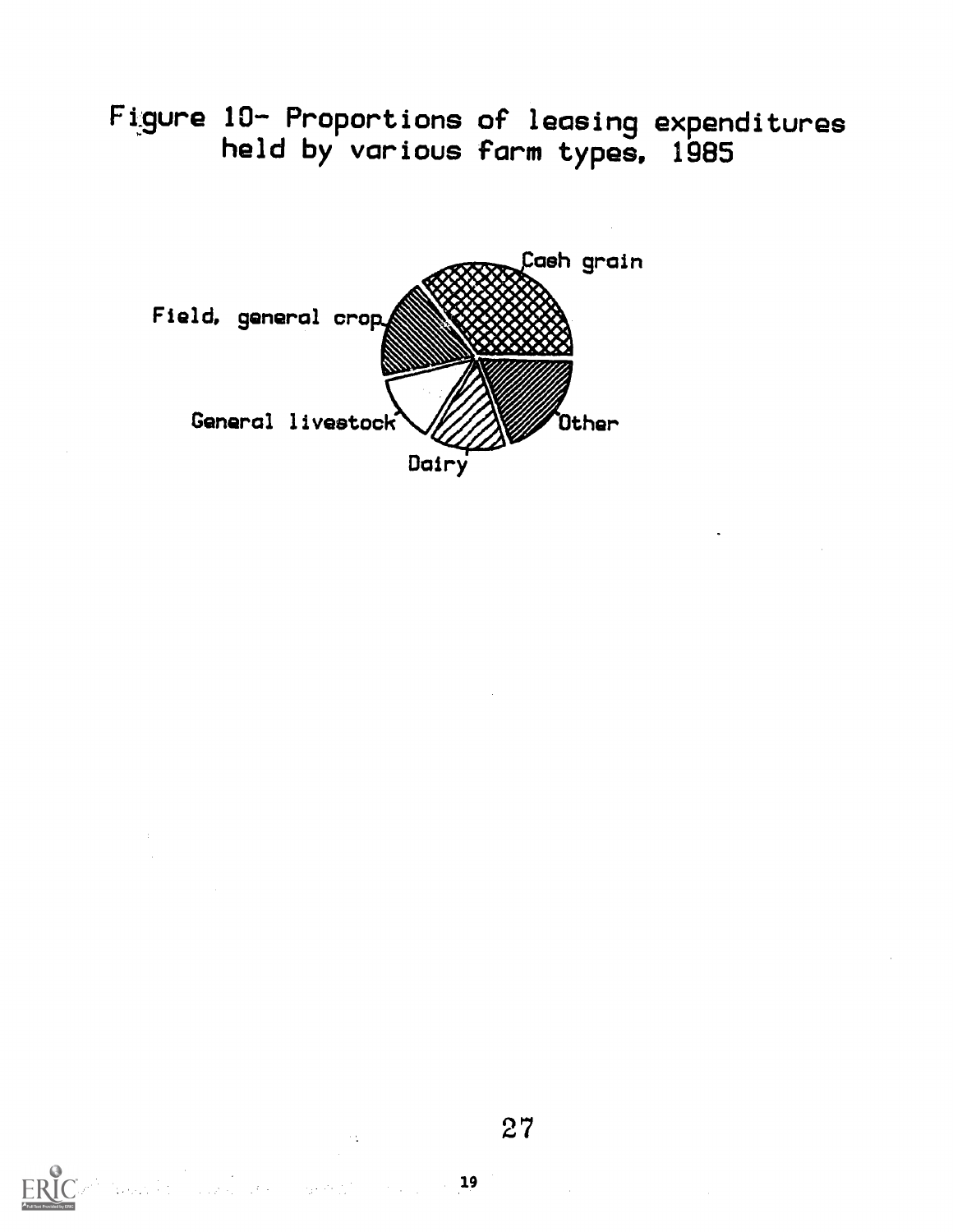



**ERI**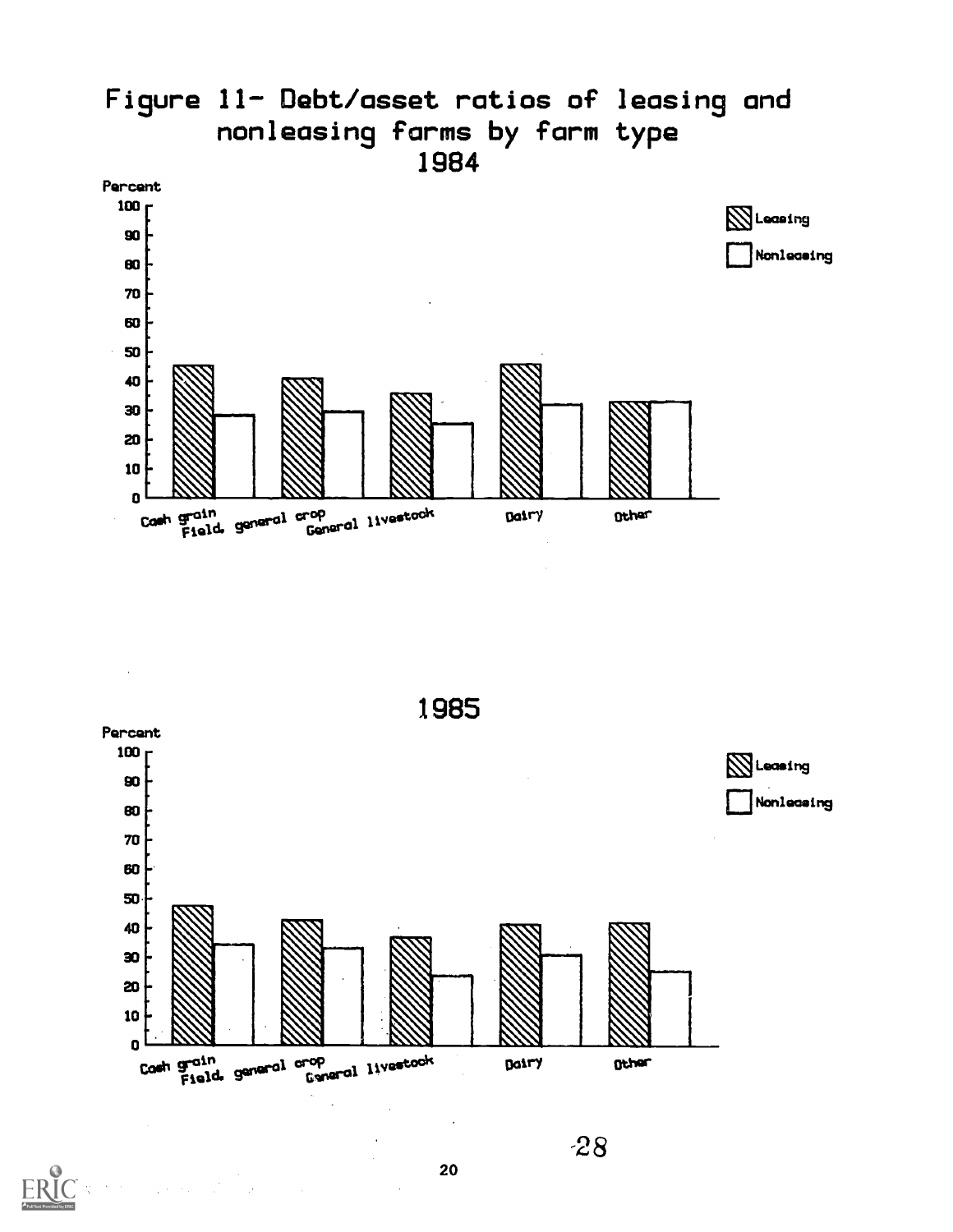

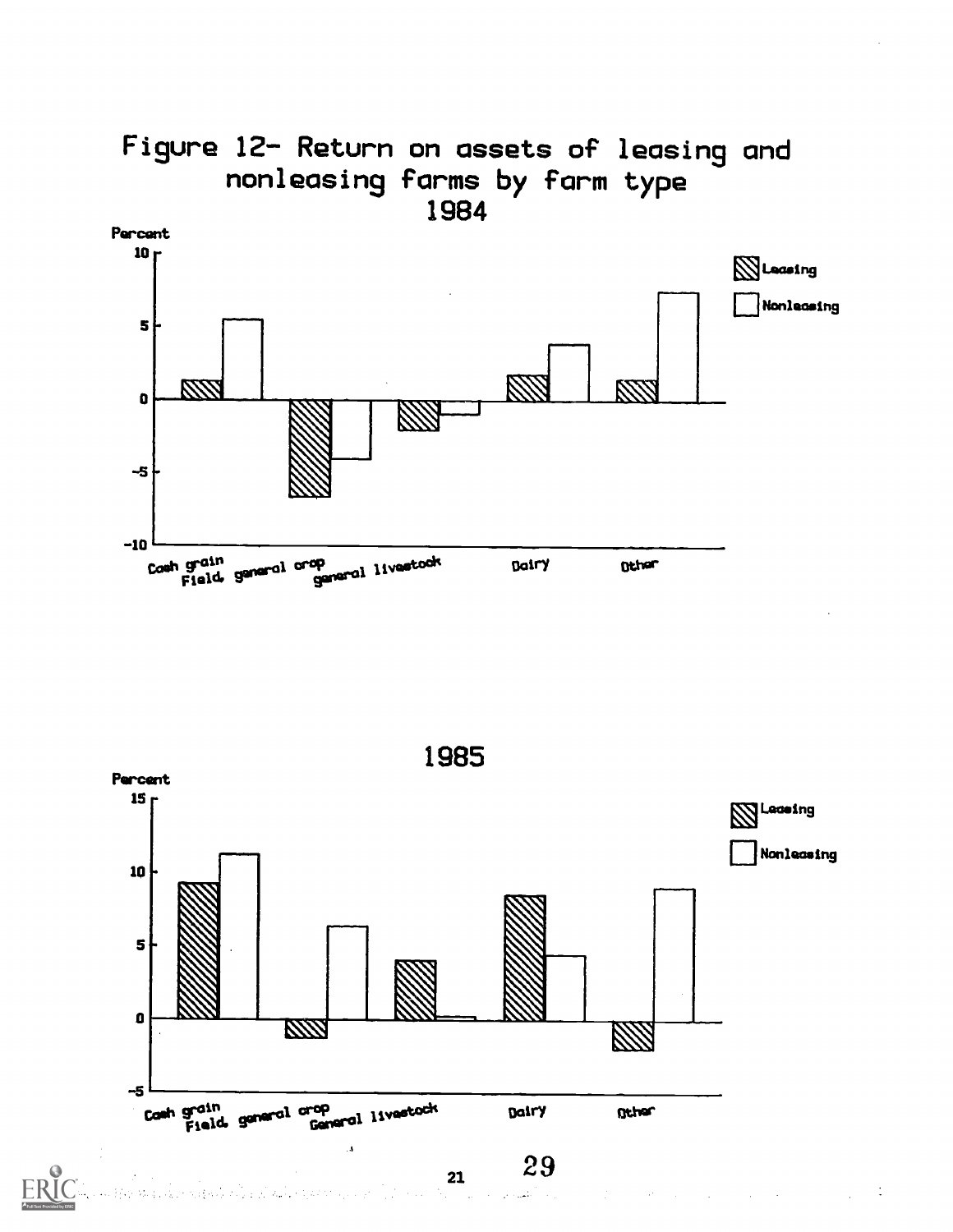

ERIC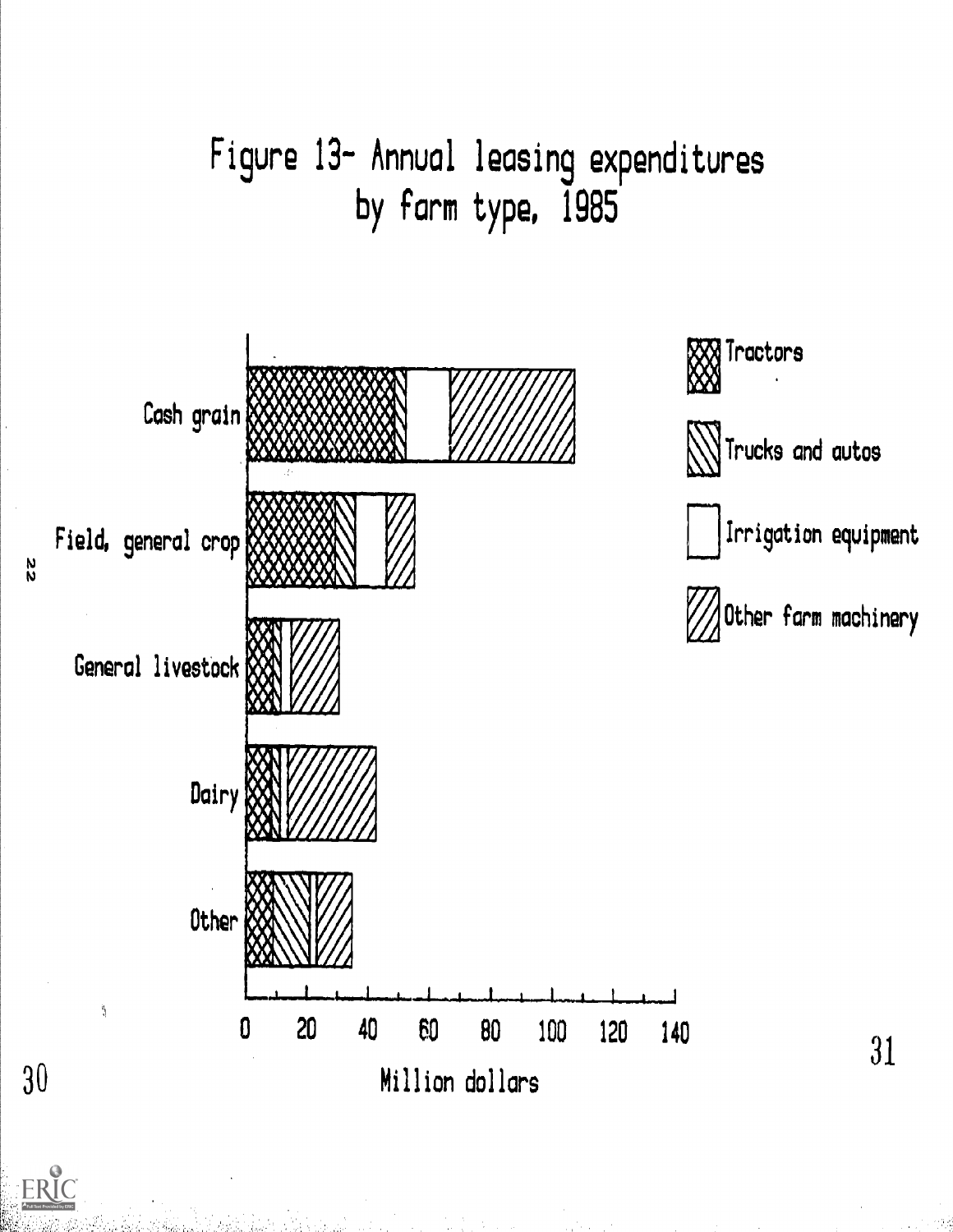

 $ERIC$ <sup>2</sup>

 $\frac{2}{3}$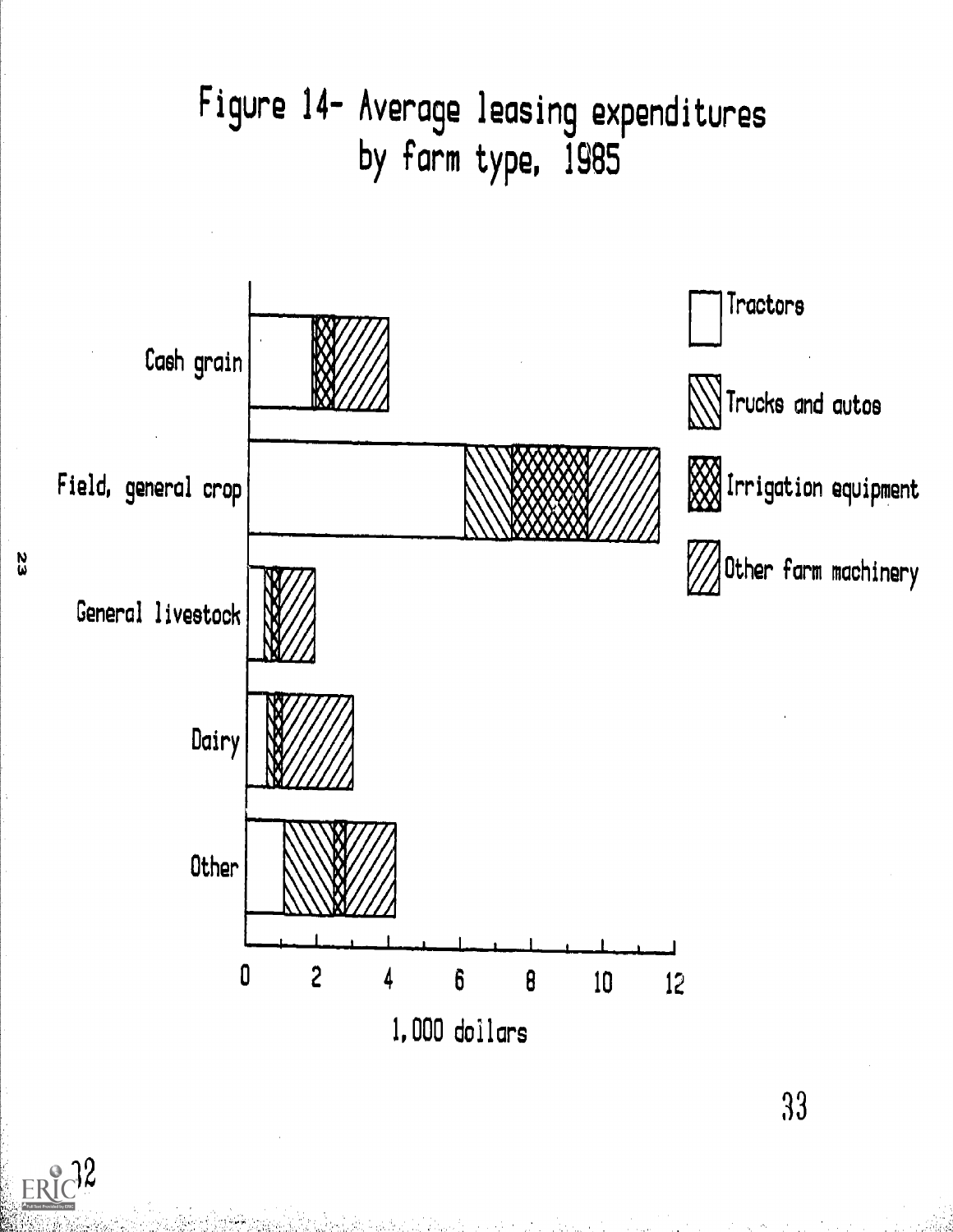#### **REFERENCES**

- 1. Bower, R.S., Frank C. Herringer, and J. Peter Williamson. "Lease Evolution," The Accounting Review. Apr. 1966.
- 2. Doane's Inc. "Machinery and Equipment Leasing," Doane's Agricultural Report. Vol. 46, No. 50-5, Dec. 30, 1983.
- 3. Hepp, Ralph E. Leasing Agricultural Property, Agricultural Economics Staff Report 84-36. Michigan State University. Fall 1984.
- 4. Joint Committee on Taxation. Analysis of Safe-Harbor Leasing. U.S. Government Printing Office. June 1982.
- 5. LaDue, Eddy L. Financial Leasing in Agriculture: An Economic Analysis. North Central Ragional Research Publication 303. North Dakota Agricultural Experiment Station. June 1985.
- 6. Mitchell, G.B. "After-Tax Cost of Leasing," The Accounting Review. Apr. 1970.
- 7. Nevitt, Peter K. The Impact of TEFRA on Tax Benefit Transfer (TBT) Equipment Leasing. BankAmerilease Group. 1983.
- 8. Pederson, Glenn D. Machinery Lease Versus Purchase Decisions Under Risk. Agricultural Finance Review. Vol. 45, 1985.
- 9. Richardson, James W., Catherine M. Lemieux, and Claire J. Nixon. "Entry Into Farming: The Effects of Leasing and Leverage on Firm Survival," Southern Journal of Agricultural Economics. Dec. 1983.
- 10. U.S. Department of Agriculture, Economic Research Service. Economic Indicators of the Farm Sector: National Financial Summary, 1985. ECIFS 5-3. Dec. 1986.
- 11. **. . . . . . . . . . . . Financial Characteristics of U.S. Farms, January 1985.** AIB-495. July 1985.
- 12. U.S. Department of Agriculture, National Agricultural Statistics Service. Farm Costs and Returns Survey, 1985. May 1986.
- 13. U.S. Department of Agriculture, Statistical Reporting Service. Farm Production and Expenditure Survey, 1979. May 1979.

 $\frac{1}{2}$  ,  $\frac{1}{2}$ 

14. Vancil, R.F. "Lease or Borrow--New Method of Analysis," Harvard Business Review. Sept. 1961.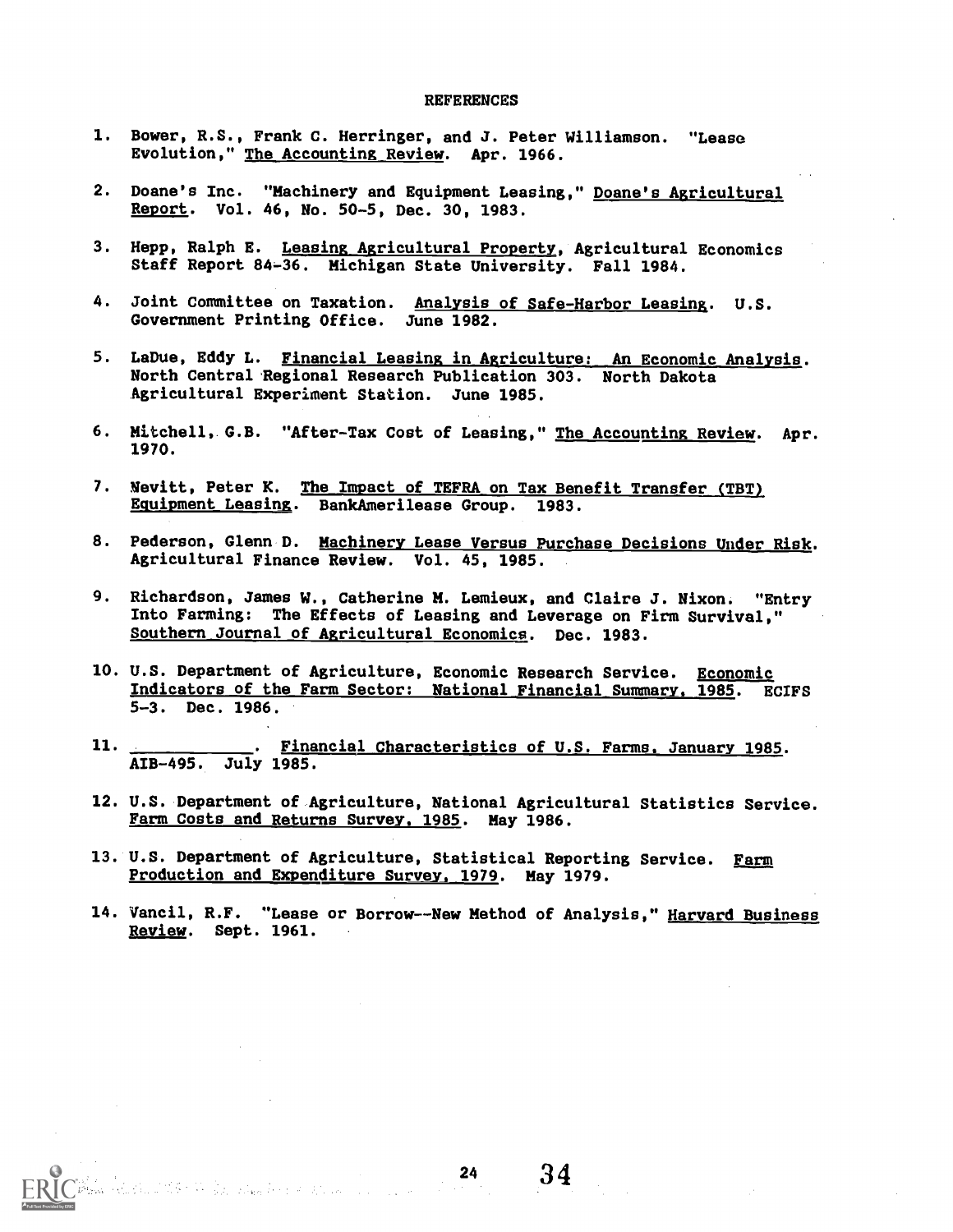### APPENDIX I: EVOLUTION OF TAX LAWS PERTAINING TO LEASING

Because tax laws have been favorable to lessees, lawmakers have been careful<br>to distinguish a true lease from a loan-purchase disguised as a lease. Under a loan-purchase, the farmer being financed assumes ownership of the equipment. Only an owner can reduce taxes through the depreciation deduction and the investment tax credit. Under a lease, both the lessor and the lessee can reduce taxes should they both have taxable incomes. To prevent both parties from using the lease solely to avoid taxes, past tax laws have required the lessor to bear the risks of ownership and be motivated by profit these criteria, it received the same tax treatment as a loan-purchase where the lessee is considered the real owner of property.

Tax laws enacted in 1981 were not as concerned with the profit motive and to impose a drain on the U.S. Treasury, Congress in 1982 retightened these laws, but, nevertheless maintained relaxed standards for leases extended on agricultural property.

#### Guideline Leases

Before passage of the 1981 and 1982 tax laws, only guideline leases were allowed (3). Guideline rules defined leases as transactions where a lessor instead of a lessee actually owned the leased property (table 1). The guideline rules prevented a lessor from obligating a lessee to purchase the property at the end of the term. Thus, the lessor bore the risk of the property's decline in market value which equipment owners normally face. These rules also required the lessor to be at risk for 20 percent of the property's value and have a profit motive apart from tax deductions.

#### Economic Recovery Tax Act of 1981

The tax laws under the Economic Recovery Tax Act (ERTA) of 1981 were not as concerned with the distinction between "true leases" and leases which were loan-purchases in disguise. The new tax laws relaxed the standards which risks of ownership onto the lessee. Instead of 20 percent of the value of the leased property constituting the lessor's own funds, it required only 10 percent ( $\overline{2}$ ). ERTA also allowed a mandatory purchase contract at the beginning of the lease term. This contract completely transferred from the lessor to the lessee the risk in obsolescence of the leased property during the term.

ERTA decreased the required residual value of the equipment at the end of the<br>term from 20 percent to 10 percent. This lower requirement allowed the leased<br>property to be more fully amortized over the length of the lease t motivation of the lessor and the lessee. Contrary to the guideline rules, it completely eliminated the requirement that the lessor derive a minimum profit and cash flow from the transaction apart from tax benefits received.

By loosening the standards for determining ownership of leased property, ERTA allowed safe harbor leasing. This type of lease allowed the lessee to transfer the title of already-owned equipment to the lessor. Despite the n full use and control over the leased property. In return for forfeiture of

for  $\sim$  35  $\sim$  35  $\sim$  35  $\sim$  35  $\sim$  35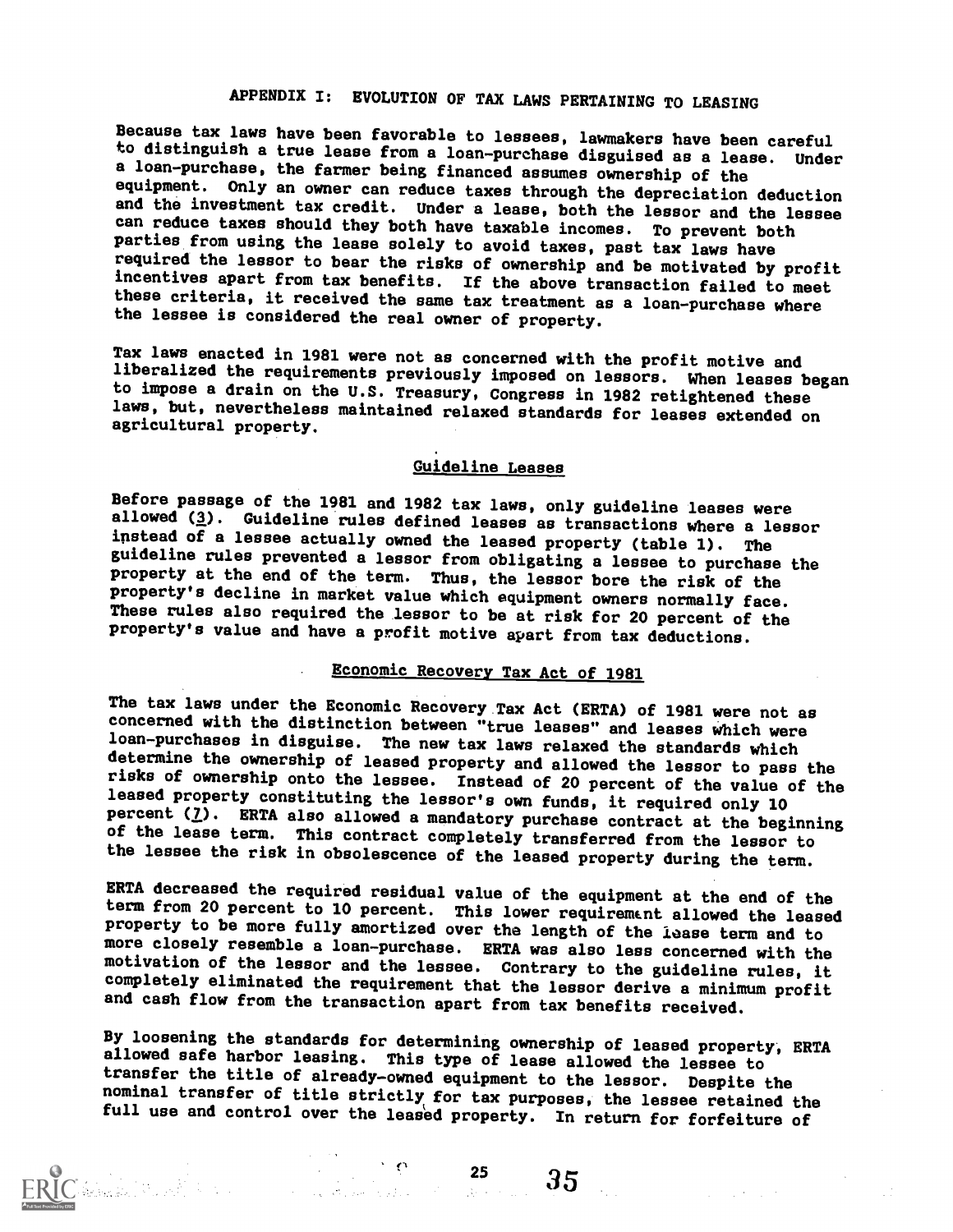the 10-percent investment tax credit and the accelerated 5-year depreciation, the lessee received either a lump sum payment from the lessor or a guarantee of lower lease payments.

#### Tax Equity and Fiscal Responsibility Act of 1982

The Tax Equity and Fiscal Responsibility Act (TEFRA) of 1982 reincorporated many of the guideline provisions deleted by ERTA  $(2)$ . Under TEFRA the tax laws again carefully defined true ownership of leased property. They reinstituted the requirement that the lessor's at-risk investment must be at least 20 percent of its purchase price and applied the same profit requirements upon the lessor as the guideline rules had done (app. table 1). The new tax laws did not go as far as guideline rules in preventing the use of lease payments to defray the purchase price of farm equipment. Unlike the guideline rules Which prohibited a purchase option between lessor and lessee, TEFRA instituted finance leases which allow a purchase option equal to 10 percent of the leased property's original value. Thc purchase option enables the lessee to amortize the principal as on loan-purchase but imposes all the risk of decline in the equipment's value on the lessor. The farmer can exercise the purchase option if the property's market value exceeds its book value at the end of the lease term.

"Finance leases" of agricultural property with a value below \$150,000 are subject to the above provisions. They are, however, exempt from many other requirements placed by TEFRA on other leases. Lessors on other lease transactions can carry only the unused depreciation or interest expenses forward to offset their income earned in future years, not back to income earned during prior years. The ability to carry back tax deductions is very important for lessors that are farm equipment manufacturers and dealers because they experienced profitability in past years and many now face operating losses.

The nonagricultural lease's tax deductions cannot reduce by more than 50 percent the lessor's annual tax liability. Furthermore, property attached to lease transactions can account for only 40 percent of the lessor's total property held during that year. If these requirements applied to agricultural leases, they would discourage lessors with a large percentage of revenue and earnings flowing from leasing activities.

Safe harbor rules allowed unprofitable companies to actually sell their tax benefits to profitable companies Which could use them. As a result, many companies earning high profits paid no taxes at all. To eliminate this loophole, TEFRA abolished safe harbor leasing for all leased property other than agricultural equipment below \$150,000 (3). The depressed farm economy induced Congress to retain the ability of lessors to transfer the value of tax benefits to farmers who would otherwise not be able to secure the use of farm equipment.

Although the Tax Reform Act of 1986 eliminated the investment tax credit and changed the depreciation schedule, it left intact the definition of leases under TEFRA. It, however, provided a transition period until December 31, 1987, for leased agricultural property valued below \$150,000. During this period, lessors can continue to use the investment tax credit and follow the accelerated cost recovery schedule for depreciation. The transition period is more likely to have a greater impact on the willingness of lessors to supply lease financing than on farmers to demand it.

ง<br>เป็นเดอร์ ชั้น และเคลื่องเพื่อที่ แล้วต้น แต่สนานใหม่ ( ) - และเคลื่อง ( ) - เคลื่อง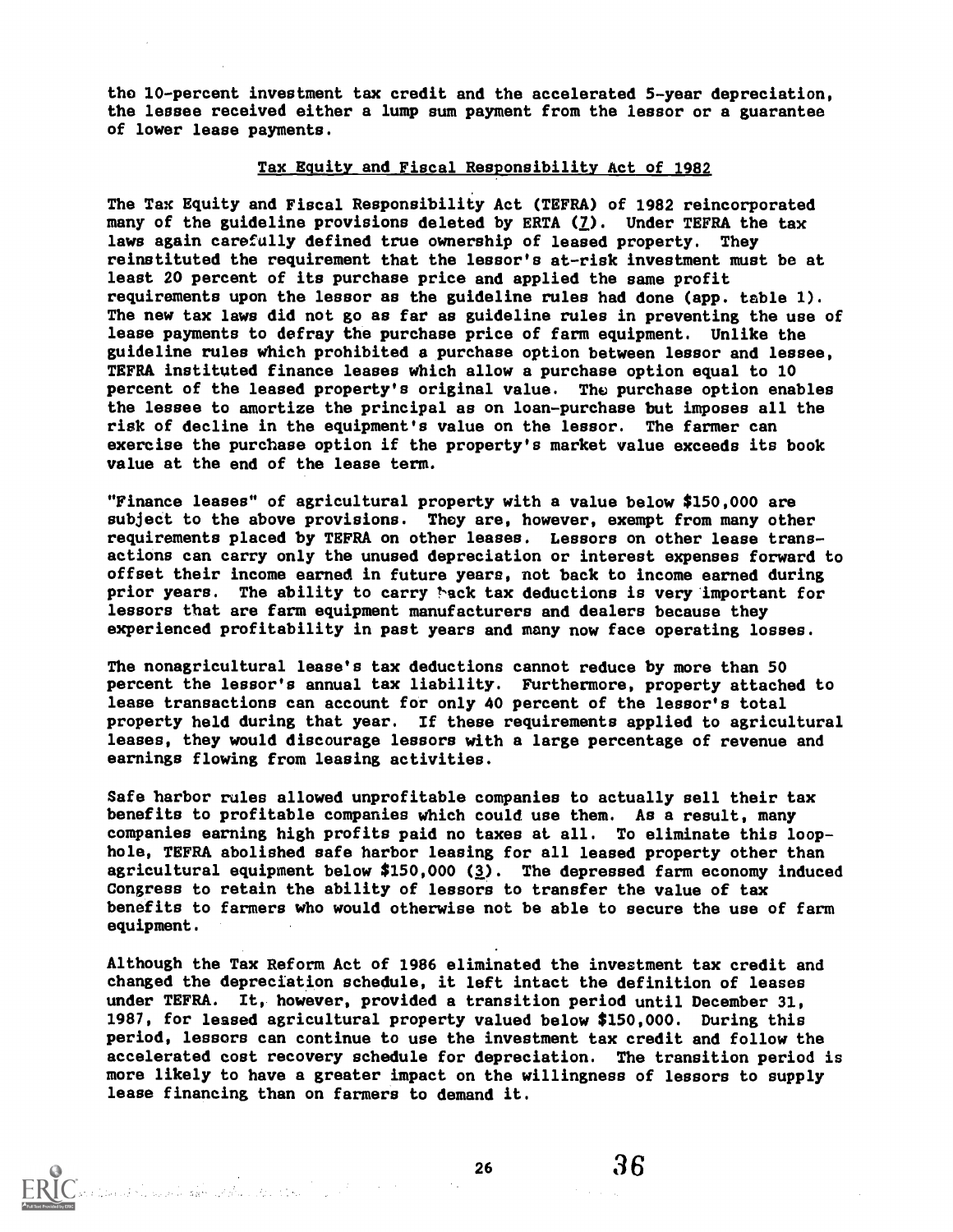#### APPENDIX II: ILLUSTRATIONS

The following examples (app. tables 1-6) illustrate how the tax laws influence the costs of leasing relative to a comparative loan purchase as farm income levels and, consequently, tax brackets change. The comparison will be made under both the scenario of the past and recently passed tax laws. For the farmer with a low tax liability, there exists a tradeoff between the lease's pass-through of tax savings from the equipment owner and the accelerated loan-purchase. For the farmer with a high tax liability, the tradeoff occurs between the full deductibility of lease payments together with lessor's transfer of tax benefits and the farmer's access to the above tax deductions on a loan-purchase. The analysis will assume that at the end of the lease term, the farmer obtains title to the equipment by exercising the purchase option. This assumption facilitates a cost comparison between the lease and the loan which amortize the machinery's full initial value.

#### Assumptions

The examples compare the farmer's costs when acquiring the use of a \$30,000 tractor through a finance lease and through a loan-purchase. Farmers who pay<br>taxes as early as March 1 are not required to make quarterly tax payments on estimated income during the tax year. In order for the tractor's financing period to coincide with the farmer's annual tax payments, it is assumed that the farmer obtains use of the equipment on March 1 right before the planting season for most crops. Whether for a lease or a loan-purchase, it is assumed that under the accelerated cost recovery schedule (ACRS) of the past tax laws, the equipment owner will use accelerated depreciation. For tractors, this schedule allows 15 percent of the property's value to be depreciated during<br>the first year, 22 percent during the second year, and 21 percent during each of the succeeding 3 years. The investment tax credit is a flat reduction of taxes and is, therefore, independent of the farmer's tax rate. For a farmer using the accelerated 5-year depreciation schedule, the 1982 tax laws reduced the investment tax credit from 10 percent to 8 percent of the equipment's original purchase value. For the recently passed tax laws, the examples will assume the elimination of the investment tax aredit and the incorporation of double declining balance depreciation during the 7-year depreciation period. During the first year, the equipment owner can use only half the depreciation deduction.

The implicit rate of interest on both the lease and the loan will be 12 percent, the average rate charged by Production Credit Associations on intermediate-term loans in 1985. The following illustrations will use an after-tax interest rate to discount lease and loan installment paymonts. The before-tax discount rate will be 10 percent.

For both scenarios under the past and recently passed tax laws, the first lease-loan comparison (app. tables 1 and 3) assumes the farmer acquiring the use of the equipment to be in the highest tax bracket. The Tax Reform Act of 1986 reduced the top marginal tax rate on individual income from 50 percent to 28 percent. When an additional 20 percent is factored in for State income  $\epsilon$ nd FICA taxes, the marginal rates amount to 70 percent and 48 percent, respectively. Under the provisional tax laws, the top marginal tax rate is 38 percent. With the inclusion of State and FICA taxes, the total tax rate amounts to 58 percent. In the second comparison, the farmer is in the 0-pereent tax bracket (app. tables 2 and 4).

<sup>27</sup> 37

an de la Constitution (m. 1970).<br>1938 : Anne Monte (m. 1989)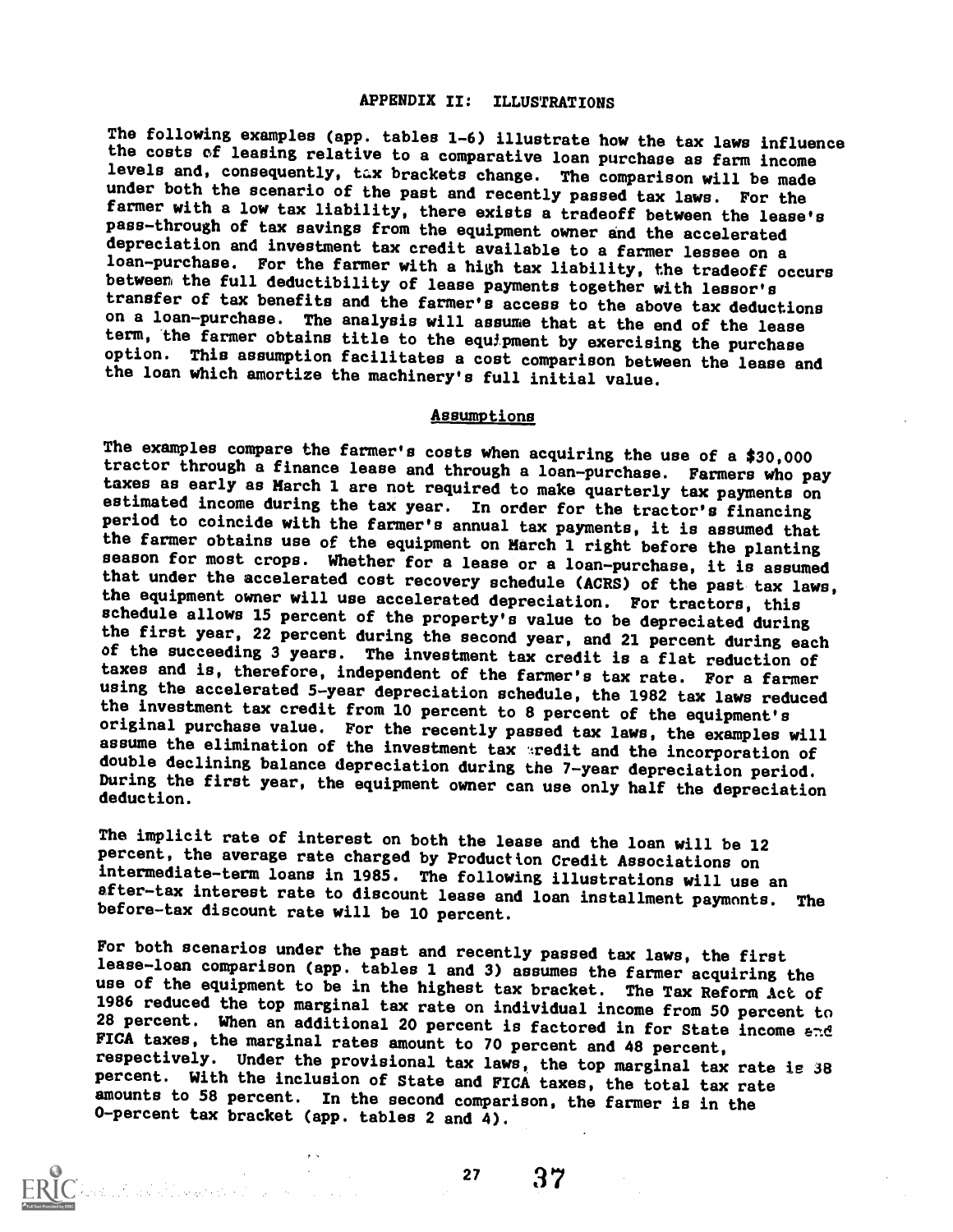For purposes of computing the value in tax benefit transfers from the lessor to the lessee farmer, the following illustrations assume the lessor to have the maximum tax liability. Because lessors are generally corporations, their top tax rates under the past and current tax laws are 46 percent and 34 percent, respectively. When an additional 7 percent is factored in for State corporate taxes, the rates become 53 and 41 percent.

The following illustrations will use an amortization period of 5 years. On a depreciable asset such as farm machinery, lenders and lessors often select a term not exceeding this length. In case of a default, they prefer the transaction's remaining balance to be less than the asset's resale value. This difference allows them to cover their at-large investment when selling recovered machinery. Because the depressed prices of used machinery have caused the market value of new equipment to depreciate more quickly after the fifth year, a relatively short lease period has been desired.

#### Lease Payments

The top portions of appendix tables 1-4 depict the schedule of payments on a lease transaction for a tractor while the bottom portions show payments amortizing a loan-purchase on the same tractor. The flow of gross lease payments in column 1 includes a purchase option payment paid in period 5. Because this residual value remains outstanding until the end of the lease term without its inclusion in the amortization schedule, a lessor would normally charge interest on it from period 1 through period 5. The analysis will assume a simple rate of interest charged on this residual value.

The lessee in the highest tax bracket can deduct the full lease payment Which is shown in column 2 of appendix tables 1 and 3. The lessee also receives a transfer in tax benefits from the lessor in the form of a lower lease payment. As seen in appendix tables 2 and 4, the farmer with zero taxable income cannot take advantage of the lease payments' total tax deductibility. lower lease payment. The value of tax benefits transferred to the farmer equals 76 percent of the investment tax credit and accelerated depreciation deductions taken by the lessor. LaDue estimated that equipment owners on average transfer this percentage to farmers  $(5)$ . For illustrative purposes, appendix tables 2 and 4 will show the tax benefits received by the farmer with zero taxable income. In appendix tables 1 and 2, these tax benefits received by farmers in the highest tax bracket will already have been netted out of the lease payment.

In appendix tables 1 and 3, the tax deduction on lease payments are lagged 1 year behind lease payments. While tax deductions are received at the end of the year, lease payments are made at the beginning of the year. The same lag holds true for the transfer of tax benefits to farmers with no taxable income which occurs at the end of the year. The last two columns in each table represent the net cash outflow on a lease transaction and the present value of the cash outflow.

#### Loan Payments

Gross loan payments in the left column of appendix tables 1-4 include the repayment of principal and interest between period 1 and period 5 as well as the downpayment paid in advance during period 0. In appendix tables 1 and 3, the farmer in the highest tax bracket can use the depreciation deduction,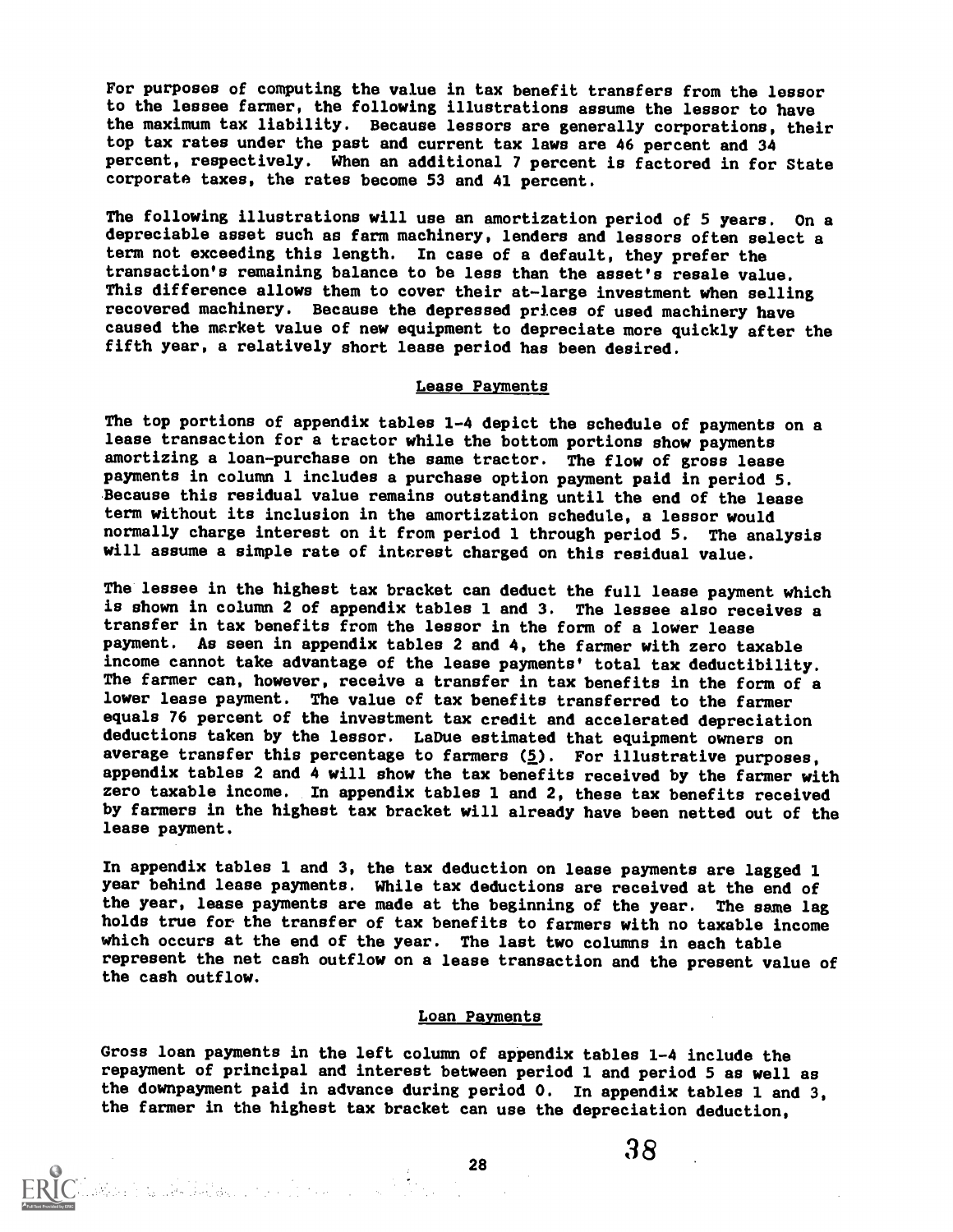investment tax credit, and deduction on interest paid on the loan to reduce his tax liability. However, the farmer with no taxable income in appendix tables 2 and 4 cannot do so.

The farmer could use the investment tax credit in period 1 during the same period the first loan payment is made. Because loan payments are made at the end of the loan period, the farmer can also use depreciation deductions at the same time. Interest deductions are, however, lagged one period behind loan payments. While the depreciation is counted from the beginning of each loan period following the date of purchase, interest deductions are instead not counted until the end of the period when the interest is paid. The farmer cannot, therefore, deduct interest from taxes until the period following the loan payment.

#### Results

Appendix table 1 shows that, under the past tax laws, the farmer in the highest tax bracket could reduce financing costs by opting for the lease. The total deductibility of the lease payments and transfer of tax benefits from the lessor outweighed the investment tax credit, depreciation deductions, and interest deductions available on a loan-purchase. As a result, the lease incurred a much lower outflow of cash than the loan-purchase which had a large downpayment in period 0. The lease also had a lower present value cost. The present value on the total deductibility of lease payments and the transfer of lessor's tax benefits through a lower lease payment outweigh the present value of the above tax deductions available on a loan-purchase.

Appendix table 2 indicates that if the farmer is in the 0-percent tax bracket, leasing had a much lower net cash outflow and present value cost. While not benefitting from the investment tax credit and the depreciation deductions available on a loan purchase, this farmer could receive a transfer in tax benefits from the lessor in a lease transaction.

Under the recently passed tax laws, a double declining balance which allows a faster depreciation during the same 5-year lease term does not offset the elimination of the investment tax credit (app. table 3). As a result, the cash flow and present value cost advantage of the lease over the loan-purchase increases for high-income farmers. For farmers in the 0-percent tax bracket (app. table 4), the lease would continue to be less costly despite the lower<br>value of benefits which the equipment owner can transfer to the lessee. By reducing the amount of tax benefits transferred from the lessor, the elimination of the investment tax credit and decrease in lessor's marginal tax bracket, nevertheless, significantly reduce the cost advantage of the lease.

During the transition period, the lease will continue to have a significant cost advantage for both low- and high-income farmers (app. tables 5 and 6). By keeping the investment tax credit and accelerated depreciation for lessors, the provisional laws encourage these lessors to continue charging lower lease payments.

#### Factors Affecting General Lease-Loan Comparison

Under the existing tax laws, leases relative to a loan-purchase should generally become more financially attractive to the farmer as the lessor's tax liability increases. Depreciation deductions increase with higher tax liability. The consequent greater value in tax benefits increases the leeway

$$
\mathbf{r}_{\mathrm{max}}
$$

 $\mathbb{R}^3$ 

 $_{29}$  39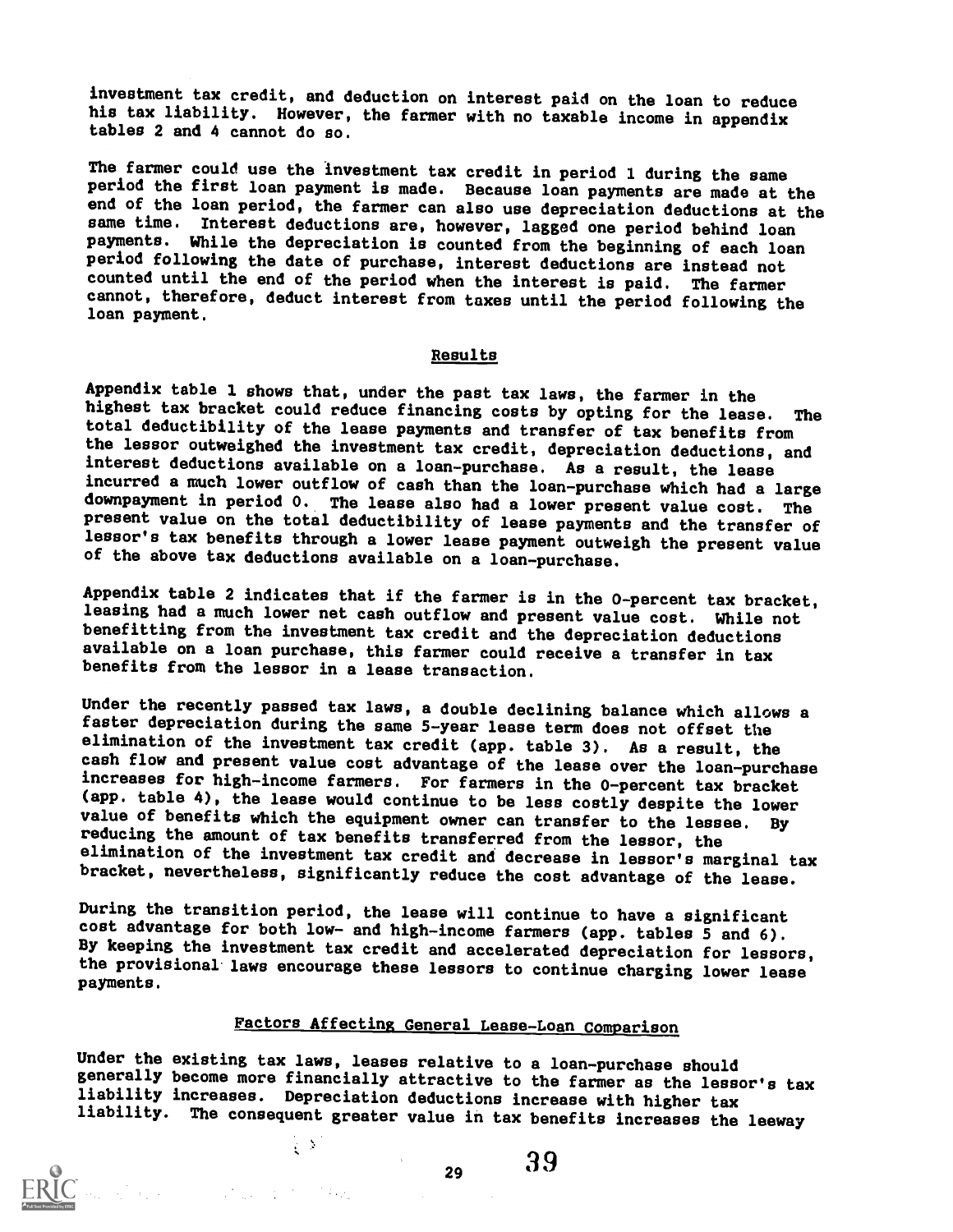the lessor has to lower the lease payment to the lessee and still earn a reasonable profit.

The higher a loan downpayment the greater the cash outflow of a loan relative to a lease. A high downpayment provides no interest deductions and thus raises the loan's after-tax cash outflow.

In cases where the loan has a large downpayment, a higher interest rate and consequent higher opportunity cost of capital raises the present value cost of loan-purchases relative to leases. With higher downpayments, a higher proportion of the loan payout occurs toward the beginning of the term than lease payments. A higher opportunity coot of capital or discount rate significantly decreases the present value of a lease payout made later in the term.

Lengthening terms beyond 5 years would increase both the cash outflow and present value cost of the lease relative to a loan-purchase. A longer period during which the lease's purchase option payment remains outstanding increases the amount of interest owed on it by the lessee.

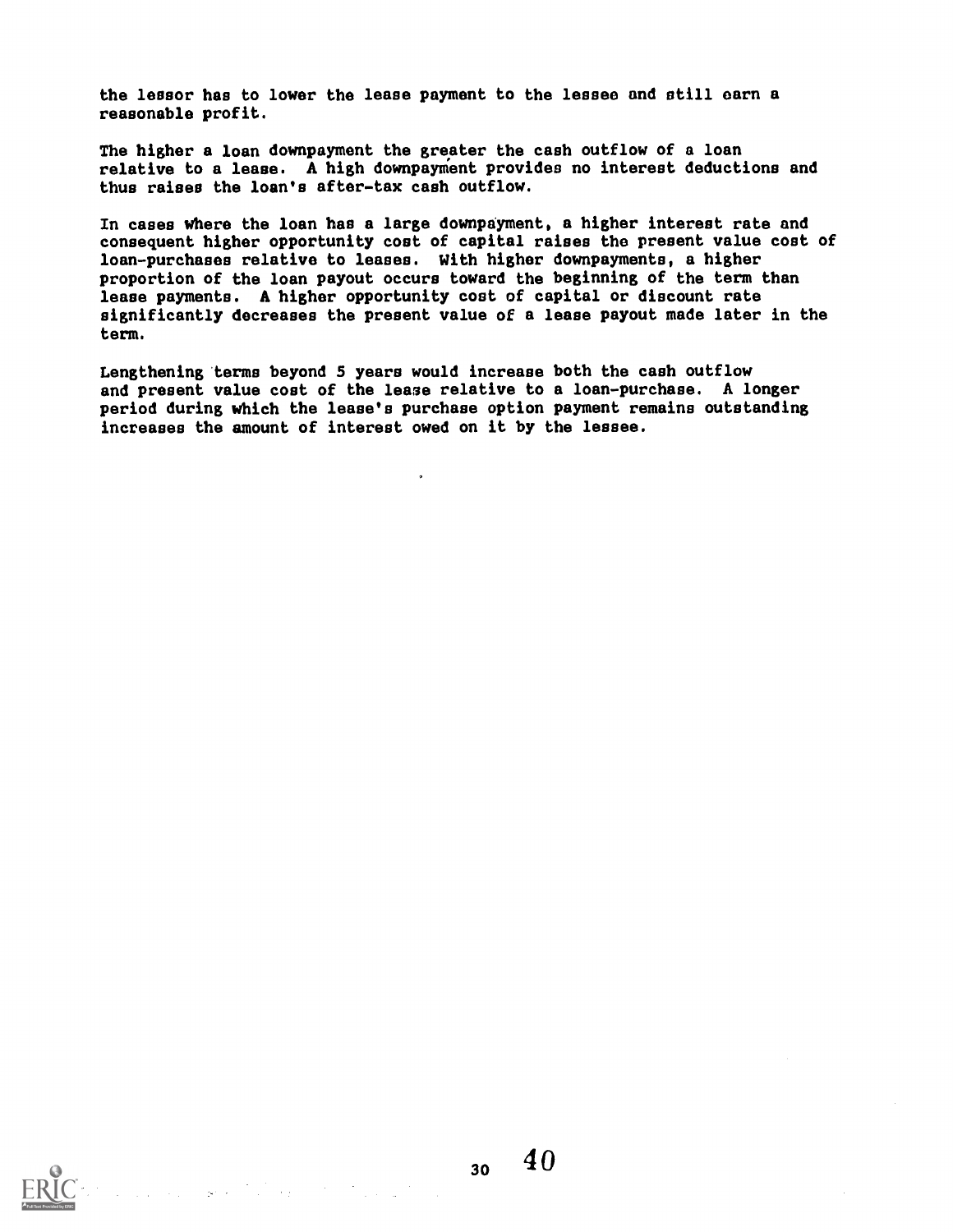| Dollars<br>Lease:<br>$\bf{0}$<br>6,688<br>$\pmb{0}$<br>6,688<br>6,688<br>$\mathbf{1}$<br>2/<br>3,411<br>4,682<br>(1, 271)<br>(1, 234)<br>$\boldsymbol{2}$<br>4,390<br>2,388<br>2,002<br>1,887<br>$\mathbf{3}$<br>4,510<br>3,073<br>1,437<br>1,315<br>4<br>4,510<br>3,157<br>1,353<br>1,202<br>5<br>$\frac{3}{2}$<br>822<br>3,157<br>(2, 335)<br>(2,014)<br>6<br>0<br>252<br>(252)<br>(211)<br>$\pmb{0}$<br>$\pmb{0}$<br>7,622<br>7,633<br>(5)<br>(6)<br>(7)<br>:<br>(8)<br>$\ddot{\phantom{a}}$<br>(9)<br>(10)<br>:<br>Value of<br>Value of<br>$\ddot{\cdot}$<br>Present<br>Loan<br>: depreciation : Investment : interest<br>: Net cash : value of net<br>deduction<br>payment<br>: tax credit : deduction : outflow<br>Dollars<br>purchase:<br>0<br>7,500<br>4/<br>0<br>$\pmb{0}$<br>$\pmb{0}$<br>7,500<br>7,500<br>6,241<br>1<br>3,150<br>2,400<br>$\pmb{0}$<br>691<br>671<br>$\boldsymbol{2}$<br>6,241<br>4,620<br>$\mathbf 0$<br>1,890<br>(269)<br>$\mathbf{3}$ | <b>Year</b> | $\overline{(1)}$<br>Lease<br>payment | $\overline{(2)}$<br>Tax savings<br>on lease payment<br>1 |           | (3)<br>Net cash<br>outflow |     | (4)<br>Present value<br>of cash outflow 1/ |
|----------------------------------------------------------------------------------------------------------------------------------------------------------------------------------------------------------------------------------------------------------------------------------------------------------------------------------------------------------------------------------------------------------------------------------------------------------------------------------------------------------------------------------------------------------------------------------------------------------------------------------------------------------------------------------------------------------------------------------------------------------------------------------------------------------------------------------------------------------------------------------------------------------------------------------------------------------------------|-------------|--------------------------------------|----------------------------------------------------------|-----------|----------------------------|-----|--------------------------------------------|
| <b>Total</b>                                                                                                                                                                                                                                                                                                                                                                                                                                                                                                                                                                                                                                                                                                                                                                                                                                                                                                                                                         |             |                                      |                                                          |           |                            |     |                                            |
| Loan-                                                                                                                                                                                                                                                                                                                                                                                                                                                                                                                                                                                                                                                                                                                                                                                                                                                                                                                                                                |             |                                      |                                                          |           |                            |     |                                            |
|                                                                                                                                                                                                                                                                                                                                                                                                                                                                                                                                                                                                                                                                                                                                                                                                                                                                                                                                                                      |             |                                      |                                                          |           |                            |     |                                            |
|                                                                                                                                                                                                                                                                                                                                                                                                                                                                                                                                                                                                                                                                                                                                                                                                                                                                                                                                                                      |             |                                      |                                                          |           |                            |     |                                            |
|                                                                                                                                                                                                                                                                                                                                                                                                                                                                                                                                                                                                                                                                                                                                                                                                                                                                                                                                                                      |             |                                      |                                                          |           |                            |     |                                            |
|                                                                                                                                                                                                                                                                                                                                                                                                                                                                                                                                                                                                                                                                                                                                                                                                                                                                                                                                                                      |             |                                      |                                                          |           |                            |     |                                            |
|                                                                                                                                                                                                                                                                                                                                                                                                                                                                                                                                                                                                                                                                                                                                                                                                                                                                                                                                                                      |             |                                      |                                                          |           |                            |     |                                            |
|                                                                                                                                                                                                                                                                                                                                                                                                                                                                                                                                                                                                                                                                                                                                                                                                                                                                                                                                                                      |             |                                      |                                                          |           |                            |     |                                            |
|                                                                                                                                                                                                                                                                                                                                                                                                                                                                                                                                                                                                                                                                                                                                                                                                                                                                                                                                                                      |             |                                      |                                                          |           |                            |     |                                            |
|                                                                                                                                                                                                                                                                                                                                                                                                                                                                                                                                                                                                                                                                                                                                                                                                                                                                                                                                                                      |             |                                      |                                                          |           |                            |     |                                            |
|                                                                                                                                                                                                                                                                                                                                                                                                                                                                                                                                                                                                                                                                                                                                                                                                                                                                                                                                                                      |             |                                      |                                                          |           |                            |     |                                            |
|                                                                                                                                                                                                                                                                                                                                                                                                                                                                                                                                                                                                                                                                                                                                                                                                                                                                                                                                                                      |             |                                      |                                                          |           |                            |     | : cash outflow                             |
|                                                                                                                                                                                                                                                                                                                                                                                                                                                                                                                                                                                                                                                                                                                                                                                                                                                                                                                                                                      |             |                                      |                                                          |           |                            |     |                                            |
|                                                                                                                                                                                                                                                                                                                                                                                                                                                                                                                                                                                                                                                                                                                                                                                                                                                                                                                                                                      |             |                                      |                                                          |           |                            |     |                                            |
|                                                                                                                                                                                                                                                                                                                                                                                                                                                                                                                                                                                                                                                                                                                                                                                                                                                                                                                                                                      |             |                                      |                                                          |           |                            |     |                                            |
|                                                                                                                                                                                                                                                                                                                                                                                                                                                                                                                                                                                                                                                                                                                                                                                                                                                                                                                                                                      |             |                                      |                                                          |           |                            |     |                                            |
|                                                                                                                                                                                                                                                                                                                                                                                                                                                                                                                                                                                                                                                                                                                                                                                                                                                                                                                                                                      |             |                                      |                                                          |           |                            |     | (253)                                      |
|                                                                                                                                                                                                                                                                                                                                                                                                                                                                                                                                                                                                                                                                                                                                                                                                                                                                                                                                                                      |             | 6,241                                | 4,410                                                    | $\pmb{0}$ | 1,592                      | 239 | 219                                        |
| 4<br>6,241<br>4,410<br>$\pmb{0}$<br>1,260<br>571<br>507                                                                                                                                                                                                                                                                                                                                                                                                                                                                                                                                                                                                                                                                                                                                                                                                                                                                                                              |             |                                      |                                                          |           |                            |     |                                            |
| 5<br>6,241<br>4,410<br>886<br>$\pmb{0}$<br>945<br>815                                                                                                                                                                                                                                                                                                                                                                                                                                                                                                                                                                                                                                                                                                                                                                                                                                                                                                                |             |                                      |                                                          |           |                            |     |                                            |
| $6\phantom{a}$<br>$\pmb{0}$<br>$\mathbf 0$<br>$\pmb{0}$<br>469<br>(469)                                                                                                                                                                                                                                                                                                                                                                                                                                                                                                                                                                                                                                                                                                                                                                                                                                                                                              |             |                                      |                                                          |           |                            |     | (393)                                      |
| Total<br>$\pmb{0}$<br>$\pmb{0}$<br>$\pmb{0}$<br>0<br>9,208<br>9,066                                                                                                                                                                                                                                                                                                                                                                                                                                                                                                                                                                                                                                                                                                                                                                                                                                                                                                  |             |                                      |                                                          |           |                            |     |                                            |

Appendix table 1--Cash flow and present value costs of lease and loan-purchase for farmers in a 70-percent tax bracket, pre-1986 tax reform

Note: Numbers in parentheses indicate negative numbers.

 $1/$  After-tax discount rate = 3 percent.

 $\overline{2}$ / Payments in periods 1 through 5 include interest on purchase option payment. 3/ Payment in period 5 includes purchase option payment equal to 10 percent of

 $\mathcal{L}^{\mathcal{L}}(\mathcal{Q})$ 

tractor's initial value.

4/ 25-percent downpayment paid.

 $\frac{31}{24}$  .  $\frac{31}{4}$  ,  $\frac{31}{4}$  ,  $\frac{31}{4}$  ,  $\frac{31}{4}$  ,  $\frac{31}{4}$  ,  $\frac{31}{4}$  ,  $\frac{31}{4}$  ,  $\frac{31}{4}$  ,  $\frac{31}{4}$  ,  $\frac{31}{4}$  ,  $\frac{31}{4}$  ,  $\frac{31}{4}$  ,  $\frac{31}{4}$  ,  $\frac{31}{4}$  ,  $\frac{31}{4}$  ,  $\frac{31}{4}$  ,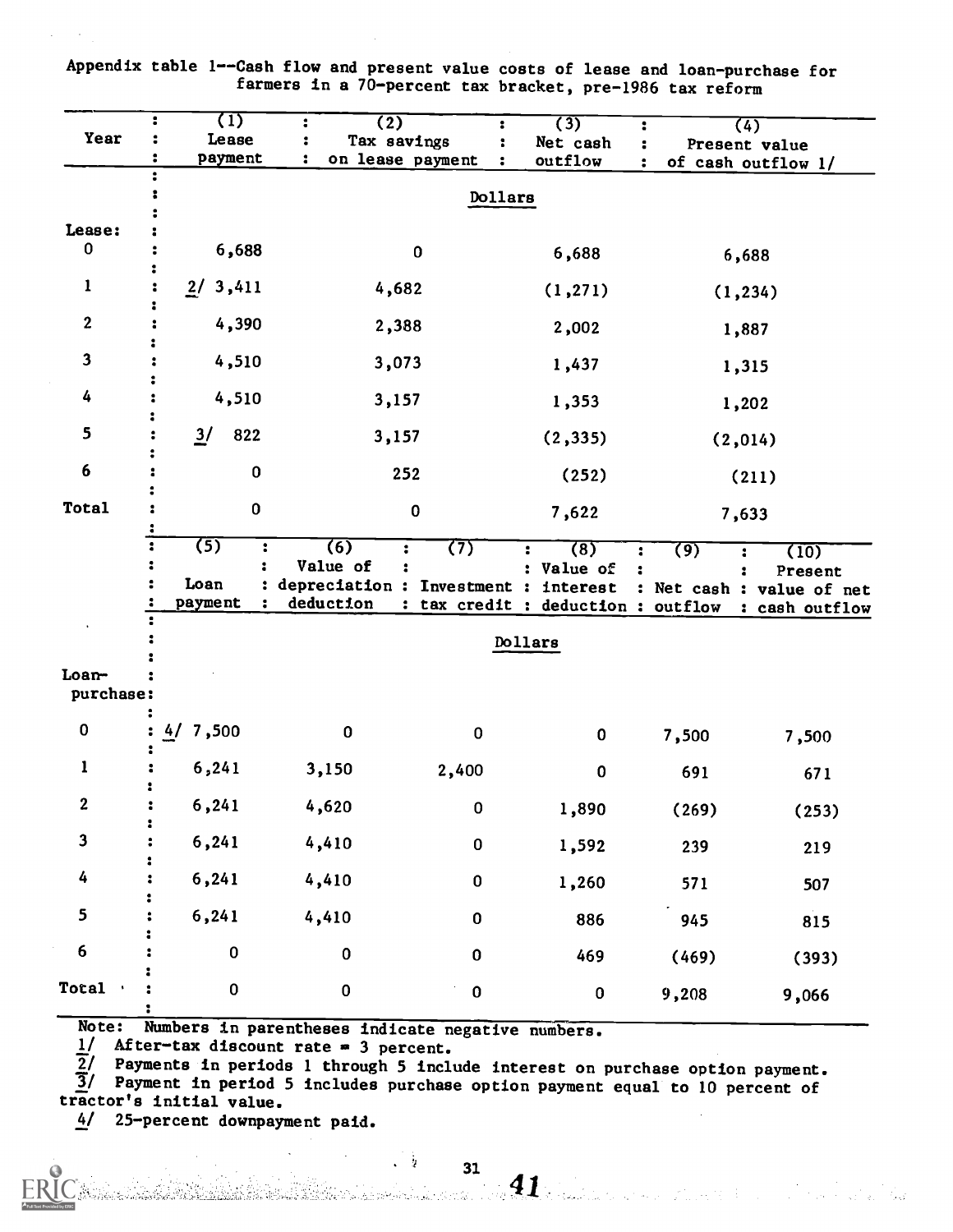|                     |                          | $\overline{1}$   |                                                            | $\overline{(2)}$                                           |              | $\overline{(3)}$                           |                      | ÷                                | (4)                                               |    |
|---------------------|--------------------------|------------------|------------------------------------------------------------|------------------------------------------------------------|--------------|--------------------------------------------|----------------------|----------------------------------|---------------------------------------------------|----|
| Year                | :                        | Lease<br>payment | ÷<br>$\ddot{\bullet}$                                      | Transfer in<br>tax benefits                                | $\mathbf{r}$ | Net Cash<br>outflow                        |                      | ÷<br>÷                           | Present value<br>of cash outflow                  | 1/ |
|                     |                          |                  |                                                            |                                                            |              |                                            |                      |                                  |                                                   |    |
|                     |                          |                  |                                                            | Dollars                                                    |              |                                            |                      |                                  |                                                   |    |
| Lease:<br>$\pmb{0}$ |                          | 6,688            |                                                            | $\mathbf 0$                                                |              | 6,688                                      |                      |                                  | 6,688                                             |    |
| 1                   |                          | 2/7,048          |                                                            | 3/3,637                                                    |              | 3,411                                      |                      |                                  | 3,101                                             |    |
| $\mathbf{2}$        |                          | 7,048            |                                                            | 2,658                                                      |              | 4,390                                      |                      |                                  | 3,628                                             |    |
| $\mathbf{3}$        |                          | 7,048            |                                                            | 2,538                                                      |              | 4,510                                      |                      |                                  | 3,388                                             |    |
| 4                   |                          | 7,048            |                                                            | 2,538                                                      |              | 4,510                                      |                      |                                  | 3,080                                             |    |
| 5                   |                          | 4/3,360          |                                                            | 2,538                                                      |              | 822                                        |                      |                                  | 510                                               |    |
| Total               |                          | $\mathbf{o}$     |                                                            | $\mathbf 0$                                                |              | 24,331                                     |                      |                                  | 20,395                                            |    |
|                     | (5)<br>Loan<br>payment : |                  | $\overline{(6)}$<br>Value of<br>depreciation:<br>deduction | $\overline{(7)}$<br>Investment : Value of<br>tax<br>credit |              | (8)<br>: interest<br>: deduction : outflow | $\ddot{\phantom{a}}$ | $\overline{(9)}$<br>: Net cash : | (10)<br>: Present value<br>of net cash<br>outflow |    |
|                     |                          |                  |                                                            |                                                            |              | Dollars                                    |                      |                                  |                                                   |    |
| Loan-<br>purchase:  |                          |                  |                                                            |                                                            |              |                                            |                      |                                  |                                                   |    |
| $\mathbf 0$         | :5/7,500                 |                  | $\mathbf 0$                                                | $\mathbf{o}$                                               |              | $\pmb{0}$                                  |                      | 7,500                            | 7,500                                             |    |
| $\mathbf{1}$        | 6,241                    |                  | $\mathbf 0$                                                | $\pmb{0}$                                                  |              | $\mathbf 0$                                |                      | 6,241                            | 5,674                                             |    |
| 2                   | 6,241                    |                  | 0                                                          | $\pmb{0}$                                                  |              | $\mathbf 0$                                |                      | 6,241                            | 5,158                                             |    |
| 3                   | 6,241                    |                  | $\mathbf 0$                                                | $\pmb{0}$                                                  |              | $\mathbf 0$                                |                      | 6,241                            | 4,689                                             |    |
| 4                   | 6,241                    |                  | $\pmb{0}$                                                  | $\pmb{0}$                                                  |              | $\pmb{0}$                                  |                      | 6,241                            | 4,263                                             |    |
| 5<br>Total          | 6,241<br>$\pmb{0}$       |                  | $\mathbf 0$<br>$\pmb{0}$                                   | $\mathbf 0$<br>$\pmb{0}$                                   |              | $\pmb{0}$<br>$\mathbf 0$                   |                      | 6,241<br>38,705                  | 3,875<br>31,159                                   |    |
|                     |                          |                  |                                                            |                                                            |              |                                            |                      |                                  |                                                   |    |

Appendix table 2--Ca8h flow and present value costs of lease and loan-purchase for farmers, 0-percent tax bracket, pre-1986 tax reform

 $1/$  Pretax discount rate = 10 percent.

I/ Payments in periods 1 through 5 include interest owed on purchase option payment.  $3/$  Value of tax benefits transferred from the lessor to the farmer. Assumed that the lessor assessed maximum tax rate of 53 percent. Formula for deriving transfer in value tax benefits: [\$30,000 (original asset value) x (0.15) (depreciation rate during first year) x (lessor's marginal tax rate) + 2,400 (investment tax credit in year)] x  $(0.76)$ (percent of lessor's tax benefits transferred to the farmer).

4/ Payment in period 5 includes purchase option payment.

3/ 25-percent downpayment paid.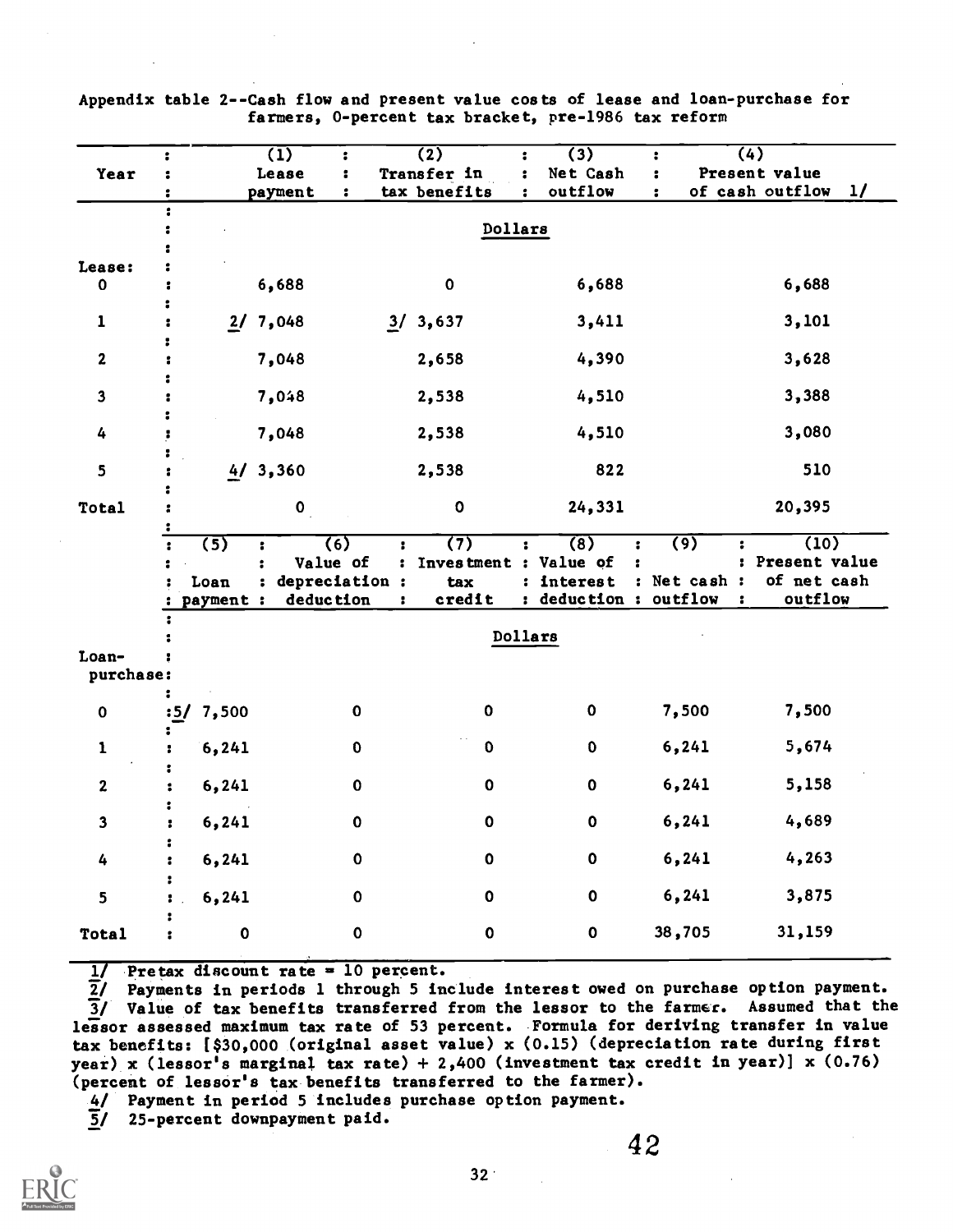| Year                      | $\overline{1}$<br>:<br>Lease<br>payment          | (2)<br>Tax savings<br>on lease payment                                                       |                   | $\overline{(3)}$<br>Net cash<br>outflow | 2<br>$\ddot{\cdot}$<br>$\ddot{\phantom{a}}$ | (4)<br>Present value<br>of cash outflow 1/     |  |
|---------------------------|--------------------------------------------------|----------------------------------------------------------------------------------------------|-------------------|-----------------------------------------|---------------------------------------------|------------------------------------------------|--|
| hiji masa b               |                                                  |                                                                                              | Dollars           |                                         |                                             |                                                |  |
| Lease:                    |                                                  |                                                                                              |                   |                                         |                                             |                                                |  |
| 0                         | 6,688                                            | $\bf{0}$                                                                                     |                   | 6,688                                   |                                             | 6,688                                          |  |
| 1                         | 2/<br>5,713                                      | 3,210                                                                                        |                   | 2,503                                   |                                             | 2,397                                          |  |
| $\boldsymbol{2}$          | 5,140                                            | 2,742                                                                                        |                   | 2,398                                   |                                             | 2,167                                          |  |
| $\mathbf{3}$              | 5,685                                            | 2,467                                                                                        |                   | 3,218                                   |                                             | 2,764                                          |  |
| 4                         | 6,075                                            | 2,729                                                                                        |                   | 3,346                                   |                                             | 2,732                                          |  |
| 5                         | 3/2,665                                          | 2,916                                                                                        |                   | (251)                                   |                                             | (195)                                          |  |
| 6                         | $\pmb{0}$                                        | 173                                                                                          |                   | (173)                                   |                                             | (128)                                          |  |
| Total                     | $\pmb{0}$                                        | 0                                                                                            |                   | 17,729                                  |                                             | 16,425                                         |  |
|                           | $\overline{(5)}$<br>$\ddot{\phantom{a}}$<br>Loan | (6)<br>Value of<br>: depreciation : interest<br>payment : deduction 4/ : deduction : outflow | (7)<br>: Value of | $\overline{(8)}$<br>: Net cash :        | :                                           | (9)<br>Present value<br>of net cash<br>outflow |  |
|                           |                                                  |                                                                                              | Dollars           |                                         |                                             |                                                |  |
| $\text{Loa}$<br>purchase: |                                                  |                                                                                              |                   |                                         |                                             |                                                |  |
| 0                         | 5/7,500                                          | $\mathbf 0$                                                                                  | 0                 | 7,500                                   |                                             | 7,500                                          |  |
| 1                         | 6,241                                            | 2,057                                                                                        | $\pmb{0}$         | 4,184                                   |                                             | 3,977                                          |  |
| $\boldsymbol{2}$          | 6,241                                            | 2,939                                                                                        | 1,296             | 2,006                                   |                                             | 1,813                                          |  |
| 3 <sup>1</sup>            | 6,241                                            | 2,099                                                                                        | 1,092             | 3,050                                   |                                             | 2,620                                          |  |
| 4                         | 6,241                                            | 1,499                                                                                        | 1,864             | 3,878                                   |                                             | 3,166                                          |  |
| 5                         | 6,241                                            | 1,071                                                                                        | 1,607             | 4,563                                   |                                             | 3,541                                          |  |
| 6                         | $\pmb{0}$                                        | $\pmb{0}$                                                                                    | 322               | (322)                                   |                                             | (238)                                          |  |
| Total                     | $\bf{0}$                                         | $\pmb{0}$                                                                                    | $\pmb{0}$         | 24,859                                  |                                             | 22,379                                         |  |

Appendix table 3--Cash flow and present value costs of lease and loan-purchase for farmers in 48-percent tax bracket under Tax Reform Act of 1986

Note: Numbers in parentheses indicate negative numbers.

 $\frac{1}{2}$  After tax discount rate = 5.2 percent.<br> $\frac{1}{2}$  Payments in periods 1 through 5 include interest on purchase option payment. 2/ Payments in periods 1 through 5 include interest on purchase option payment.<br>3/ Payment in period 5 includes purchase option equal to 10 percent of tractor's<br>initial value.

 $4/$  For both the farmer electing to exercise the purchase option and the farmer engaging in a loan-purchase, the residual value of the leased property includes the remaining 2 years of depreciation.

5/ 25-percent downpayment paid.

han See State of the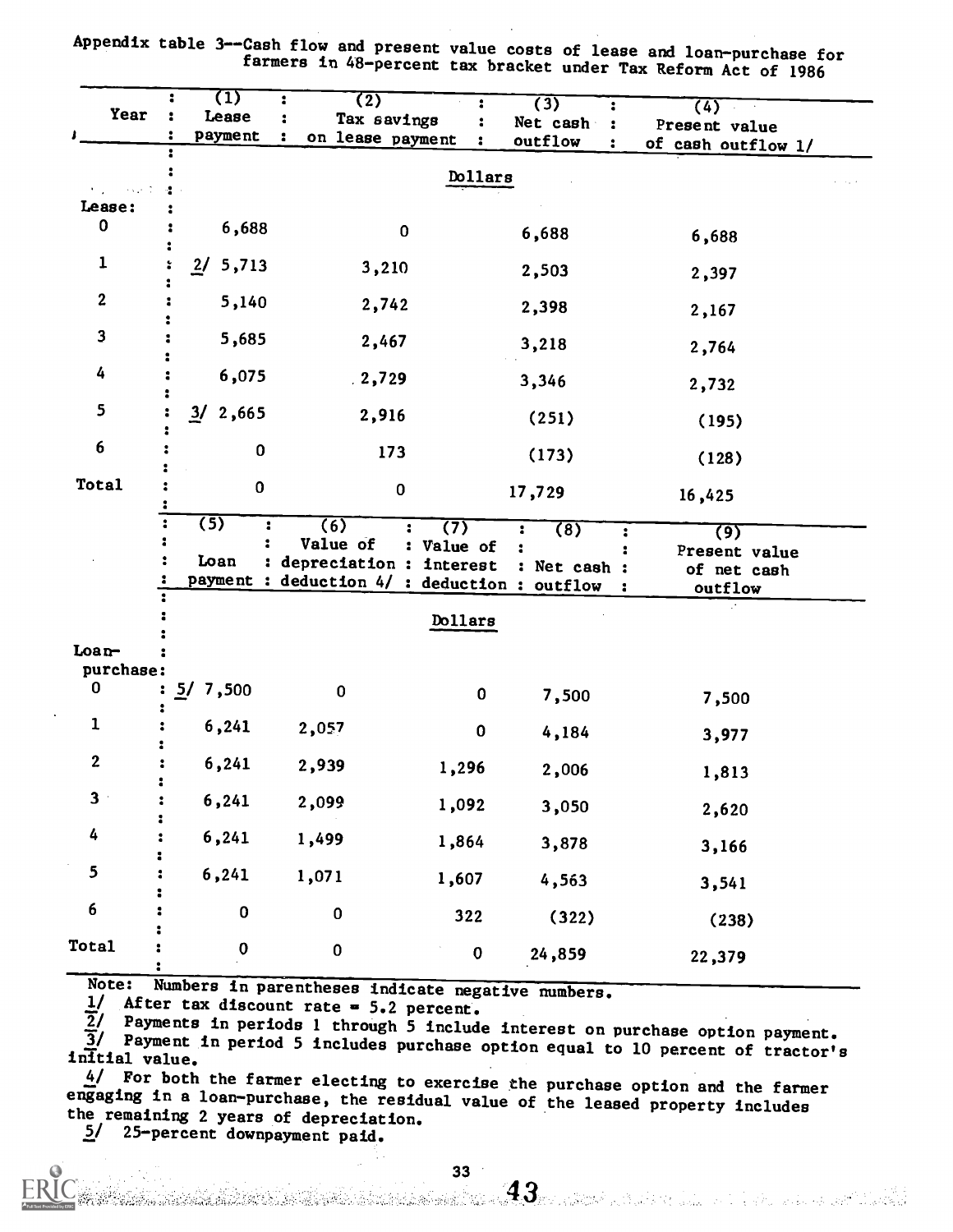Appendix table 4--Cash flow and present value costs of lease and loan-purchase for farmers in 0-percent tax bracket under Tax Reform Act of 1986

| $\overline{\mathbf{z}}$<br><b>Year</b><br>÷ | 71)<br>Lease<br>payment                    | $\overline{(2)}$<br>Transfer in<br>tax benefits                            | 2<br>:                                             | $\overline{(3)}$<br>Net cash<br>outflow                              | :<br>2<br>:        | (4)<br>Present value<br>of cash outflow 1/                                                         |  |
|---------------------------------------------|--------------------------------------------|----------------------------------------------------------------------------|----------------------------------------------------|----------------------------------------------------------------------|--------------------|----------------------------------------------------------------------------------------------------|--|
| :                                           |                                            |                                                                            | Dollars                                            |                                                                      |                    |                                                                                                    |  |
| Lease:                                      |                                            |                                                                            |                                                    |                                                                      |                    |                                                                                                    |  |
| 0                                           | 6,688                                      | 0                                                                          |                                                    | 6,688                                                                |                    | 6,688                                                                                              |  |
| $\mathbf{1}$                                | 7,048<br>2/                                | 3/1,335                                                                    |                                                    | 5,713                                                                |                    | 5,194                                                                                              |  |
| $\boldsymbol{2}$                            | 7,048                                      | 1,908                                                                      |                                                    | 5,140                                                                |                    | 4,248                                                                                              |  |
| $\mathbf{3}$                                | 7,048                                      | 1,363                                                                      |                                                    | 5,685                                                                |                    | 4,271                                                                                              |  |
| 4                                           | 7,048                                      | 973                                                                        |                                                    | 6,075                                                                |                    | 4,149                                                                                              |  |
| 5                                           | 4/3,360                                    | 695                                                                        |                                                    | 2,665                                                                |                    | 1,655                                                                                              |  |
| Total                                       | $\bf{0}$                                   | $\pmb{0}$                                                                  |                                                    | 31,966                                                               |                    | 26,205                                                                                             |  |
| $\ddot{\bullet}$<br>÷                       | $\overline{(5)}$<br>:<br>Loan<br>payment : | (6)<br>:<br>Value of<br>$\ddot{\phantom{a}}$<br>depreciation:<br>deduction | (7)<br>Value of<br>interest<br>deduction : outflow | $\ddot{\phantom{a}}$<br>$\ddot{\phantom{a}}$<br>$\ddot{\phantom{a}}$ | (8)<br>Net<br>cash | $\overline{(9)}$<br>$\ddot{\phantom{a}}$<br>Present value<br>:<br>of net cash<br>:<br>outflow<br>: |  |
|                                             |                                            |                                                                            | Dollars                                            |                                                                      |                    |                                                                                                    |  |
| $L$ oan-<br>purchase:                       |                                            |                                                                            |                                                    |                                                                      |                    |                                                                                                    |  |
| 0                                           | 7,500<br>5/                                | $\pmb{0}$                                                                  | $\mathbf 0$                                        |                                                                      | 7,500              | 7,500                                                                                              |  |
| $\mathbf{1}$                                | 6,241                                      | $\pmb{0}$                                                                  | 0                                                  |                                                                      | 6,241              | 5,674                                                                                              |  |
| $\boldsymbol{2}$                            | 6,241                                      | $\pmb{0}$                                                                  | 0                                                  |                                                                      | 6,241              | 5,158                                                                                              |  |
| 3                                           | 6,241                                      | $\pmb{0}$                                                                  | $\pmb{0}$                                          |                                                                      | 6,241              | 4,689                                                                                              |  |
| 4                                           | 6,241                                      | $\pmb{0}$                                                                  | $\pmb{0}$                                          |                                                                      | 6,241              | 4,263                                                                                              |  |
| 5                                           | 6,241                                      | $\bf{0}$                                                                   | $\pmb{0}$                                          |                                                                      | 6,241              | 3,875                                                                                              |  |
| <b>Total</b>                                | $\pmb{0}$                                  | $\bf{0}$                                                                   | $\pmb{0}$                                          |                                                                      | 38,705             | 31,159                                                                                             |  |

1/ Pretax discount rate = 10 percent.

2/ Payments in periods 1 through 5 include interest owed on purchase option payment. 3/ Value of tax benefits transferred from the lessor to the farmer. Assumed that lessor assessed maximum tax rate of 41 percent.

4/ Payment in period 5 includes purchase option payment.<br>5/ 25-percent downpayment paid.

a<br>Santa Cara (Alama)<br>Santa Cara (Alama) (Santa Cara Cara Cara

25-percent downpayment paid.

<u>Maritim Communica</u>

 $34 \t 44$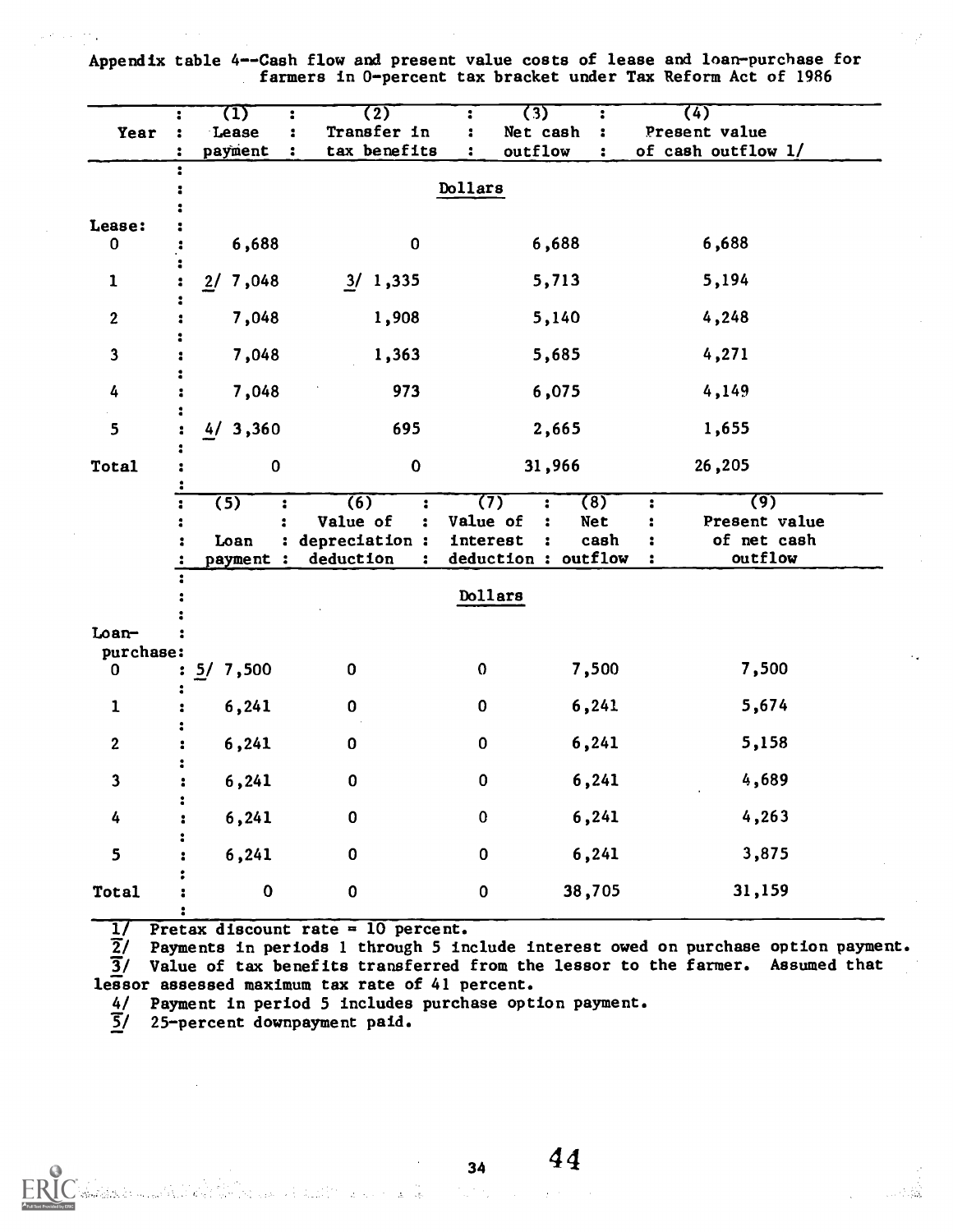Appendix table 5--Cash flow and present value costs of lease and loan-purchase for<br>farmers in 58-percent tax bracket (transition period)

| Year                    | W<br>Lease<br>payment               |                                                                                               | (2)<br>Tax savings<br>on lease payment | (3)<br>Net cash     | (4)<br>Present value                                        |
|-------------------------|-------------------------------------|-----------------------------------------------------------------------------------------------|----------------------------------------|---------------------|-------------------------------------------------------------|
|                         | :                                   |                                                                                               |                                        | outflow             | of cash outflow 1/                                          |
|                         |                                     |                                                                                               |                                        | <b>Dollars</b>      |                                                             |
| Lease:                  |                                     |                                                                                               |                                        |                     |                                                             |
| 0                       | 6,688                               |                                                                                               | $\pmb{0}$                              | 6,688               | 6,688                                                       |
| 1                       | 3,822<br>2/                         |                                                                                               | 3,879                                  | (57)                | (55)                                                        |
| $\boldsymbol{2}$        | 4,992                               |                                                                                               | 2,217                                  | 2,775               | 2,556                                                       |
| $\overline{\mathbf{3}}$ | 5,085                               |                                                                                               | 2,895                                  | 2,190               | 1,936                                                       |
| 4                       | 5,085                               |                                                                                               | 2,949                                  | 2,136               | 1,812                                                       |
| 5                       | 3/1,397                             |                                                                                               | 2,949                                  | (1, 552)            | (1, 263)                                                    |
| $6\phantom{1}6$         | $\pmb{0}$                           |                                                                                               | 209                                    | (209)               | (163)                                                       |
| Total                   |                                     |                                                                                               |                                        | 11,971              | 11,511                                                      |
|                         | $\overline{(5)}$<br>Loan<br>payment | $\overline{(6)}$<br>Value of<br>depreciation : interest<br>deduction 4/ : deduction : outflow | (7)<br>: Value of                      | (8)<br>: Net cash : | $\overline{(9)}$<br>Present value<br>of net cash<br>outflow |
|                         |                                     |                                                                                               | Dollars                                |                     |                                                             |
| Loan-<br>purchase:      |                                     |                                                                                               |                                        |                     |                                                             |
| 0                       | 5/7,500                             | $\mathbf 0$                                                                                   | $\mathbf 0$                            | 7,500               | 7,500                                                       |
| 1                       | 6,241                               | 2,485                                                                                         | $\bf{0}$                               | 3,756               | 3,605                                                       |
| $\boldsymbol{2}$        | 6,241                               | 3,551                                                                                         | 1,296                                  | 1,394               | 1,284                                                       |
| $\mathbf{3}$            | 6,241                               | 2,536                                                                                         | 1,092                                  | 2,613               | 2,310                                                       |
| 4                       | 6,241                               | 1,811                                                                                         | 864                                    | 3,566               | 3,025                                                       |
| 5                       | 6,241                               | 1,294                                                                                         | 607                                    | 4,340               | 3,533                                                       |
| 6                       | $\pmb{0}$                           | $\pmb{0}$                                                                                     | 332                                    | (332)               | (259)                                                       |
| <b>Total</b>            | $\pmb{0}$                           | $\pmb{0}$                                                                                     | $\pmb{0}$                              | 22,837              | 20,998                                                      |

Note: Numbers in parentheses indicate negative numbers.

a a Bhaile an Aonaich an Chuirteacha an Cairtheach a a tha an t-air an chuirteach an chuirteach.

 $\frac{1}{2}$  After tax discount rate = 4.2 percent.<br> $\frac{1}{2}$  Payments in periods 1 through 5 include interest on purchase option payment.  $\overline{3}$ / Payment in period 5 includes purchase option payment equal tc 10 percent of tractor's initial value.

 $4/$  Under the Tax Reform Act of 1986, the farmer can no longer use the investment tax credit and the 5-year accelerated cost recovery schedule.

5/ 25-percent downpayment paid.